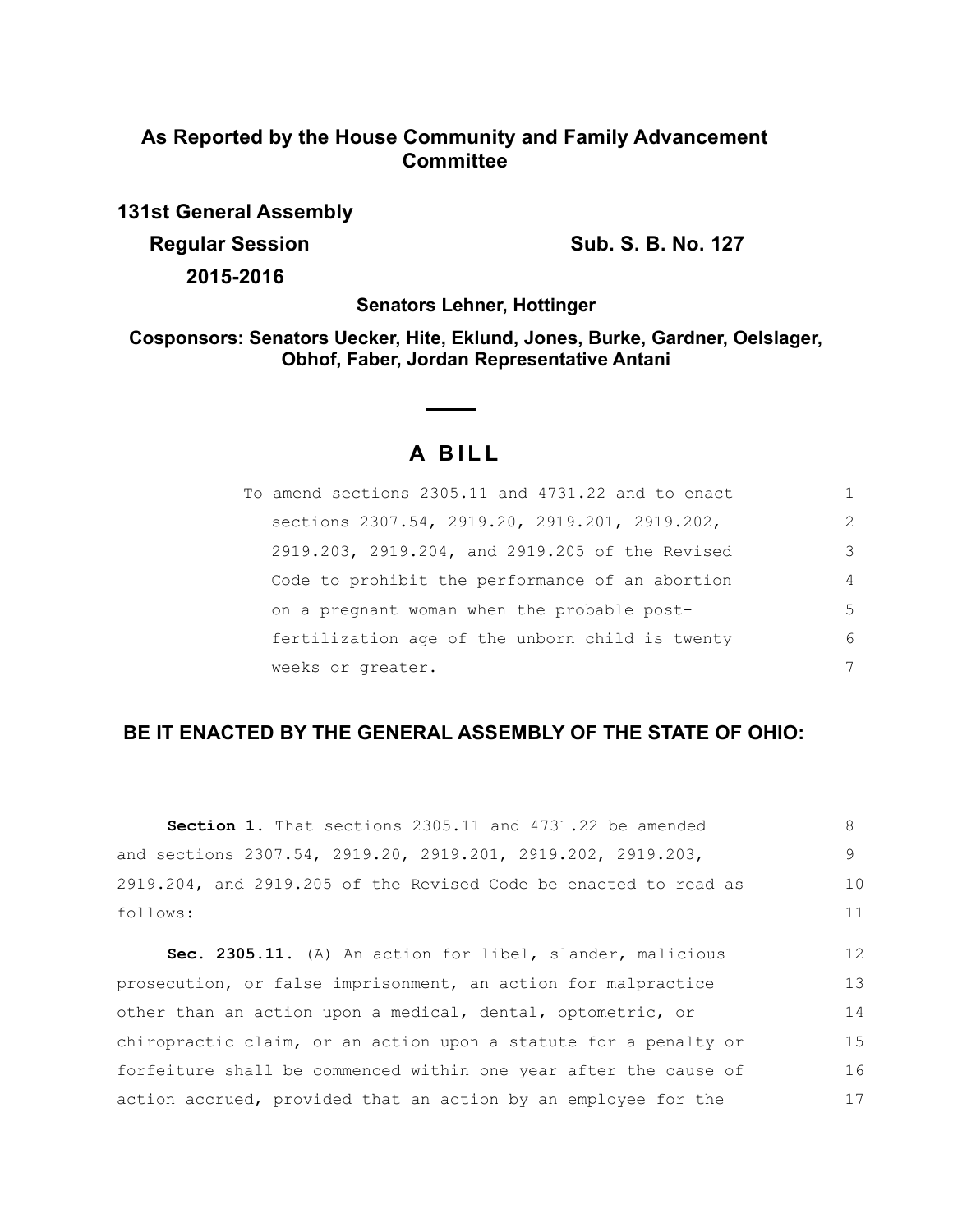## **Sub. S. B. No. 127 Page 2 As Reported by the House Community and Family Advancement Committee**

payment of unpaid minimum wages, unpaid overtime compensation, or liquidated damages by reason of the nonpayment of minimum wages or overtime compensation shall be commenced within two years after the cause of action accrued.

(B) A civil action for unlawful abortion pursuant to section 2919.12 of the Revised Code, a civil action authorized by division (H) of section 2317.56 of the Revised Code,  $a$  civilaction pursuant to division (B)(1) or (2) of section 2307.51 of the Revised Code for performing a dilation and extraction procedure or attempting to perform a dilation and extraction procedure in violation of section 2919.15 of the Revised Code, and a civil action pursuant to division (B) of section 2307.52 of the Revised Code for terminating or attempting to terminate a human pregnancy after viability in violation of division (A) of section 2919.17 of the Revised Code, and a civil action for terminating or attempting to terminate a human pregnancy of a pain-capable unborn child in violation of division (E) of section 2919.201 of the Revised Code shall be commenced within one year after the performance or inducement of the abortion<sub>7\_Or\_</sub> within one year after the attempt to perform or induce the abortion in violation of division (A) of section 2919.17 of the Revised Code or division (E) of section 2919.201 of the Revised Code, within one year after the performance of the dilation and extraction procedure, or, in the case of a civil action pursuant to division (B)(2) of section 2307.51 of the Revised Code, within one year after the attempt to perform the dilation and extraction procedure. 22 23 24 25 26 27 28 29 30 31 32 33 34 35 36 37 38 39 40 41 42 43 44

(C) As used in this section, "medical claim," "dental claim," "optometric claim," and "chiropractic claim" have the same meanings as in section 2305.113 of the Revised Code. 45 46 47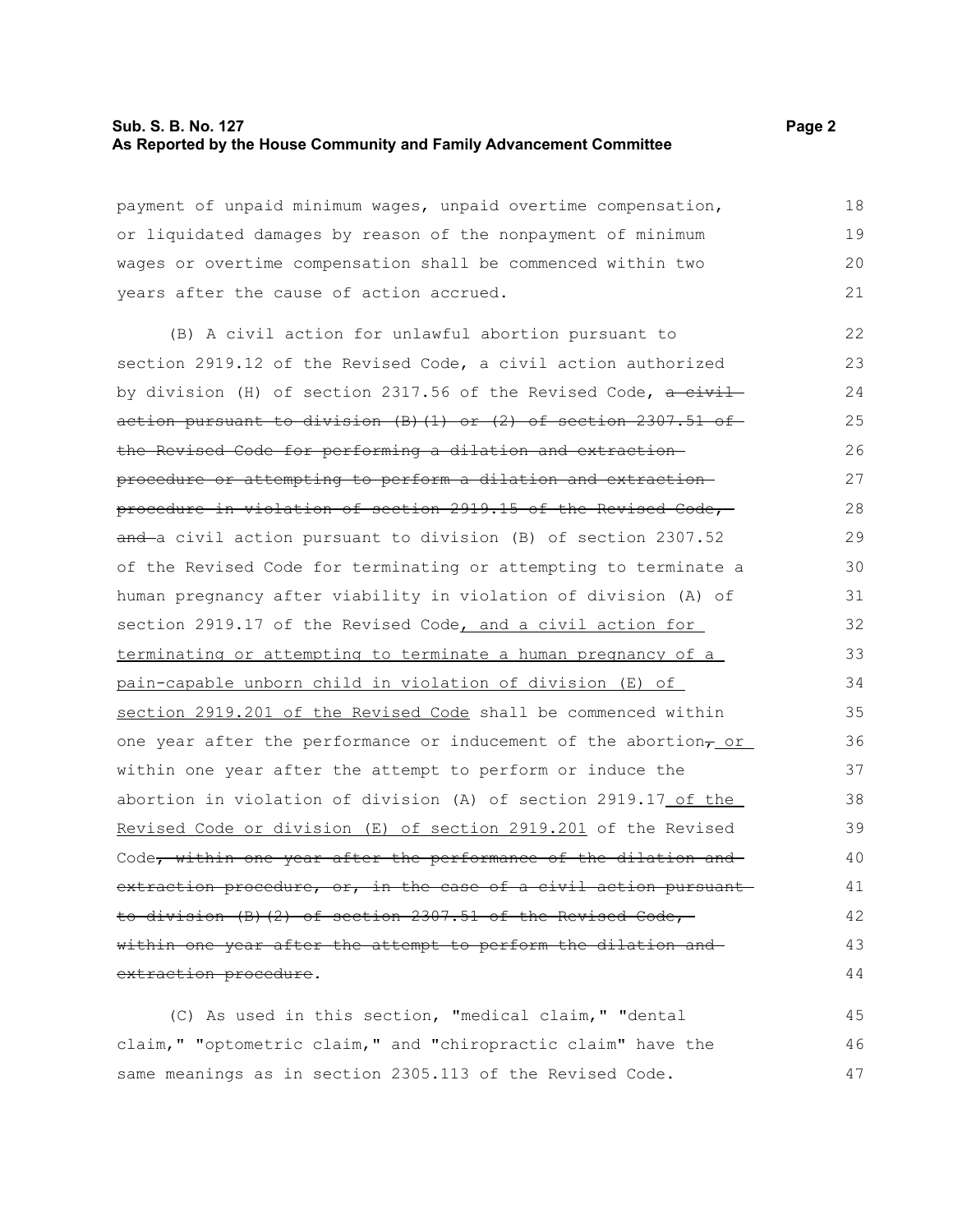Revised Code.

 **Sec. 2307.54.** (A) As used in this section, "frivolous conduct" has the same meaning as in section 2323.51 of the (B) A woman upon whom an abortion is purposely performed or induced or purposely attempted to be performed or induced, or the father of the unborn child who was the subject of such an abortion, in violation of division (E) of section 2919.201 of the Revised Code, has and may commence a civil action for compensatory damages, punitive or exemplary damages if authorized by section 2315.21 of the Revised Code, and court costs and reasonable attorney's fees against the person who purposely performed or induced or purposely attempted to perform or induce the abortion in violation of division (E) of section 2919.201 of the Revised Code. (C) If a judgment is rendered in favor of the defendant in a civil action commenced pursuant to division (B) of this section and the court finds, upon the filing of a motion under section 2323.51 of the Revised Code, that the commencement of the civil action constitutes frivolous conduct and that the defendant was adversely affected by the frivolous conduct, the 48 49 50 51 52 53 54 55 56 57 58 59 60 61 62 63 64 65 66 67

court shall award in accordance with section 2323.51 of the Revised Code reasonable attorney's fees to the defendant. **Sec. 2919.20.** As used in sections 2919.20 to 2919.204 of the Revised Code: (A) "Fertilization" means the fusion of a human spermatozoon with a human ovum. (B) "Medical emergency" means a condition that in the 68 69 70 71 72 73 74

 physician's reasonable medical judgment, based upon the facts known to the physician at that time, so complicates the woman's 75 76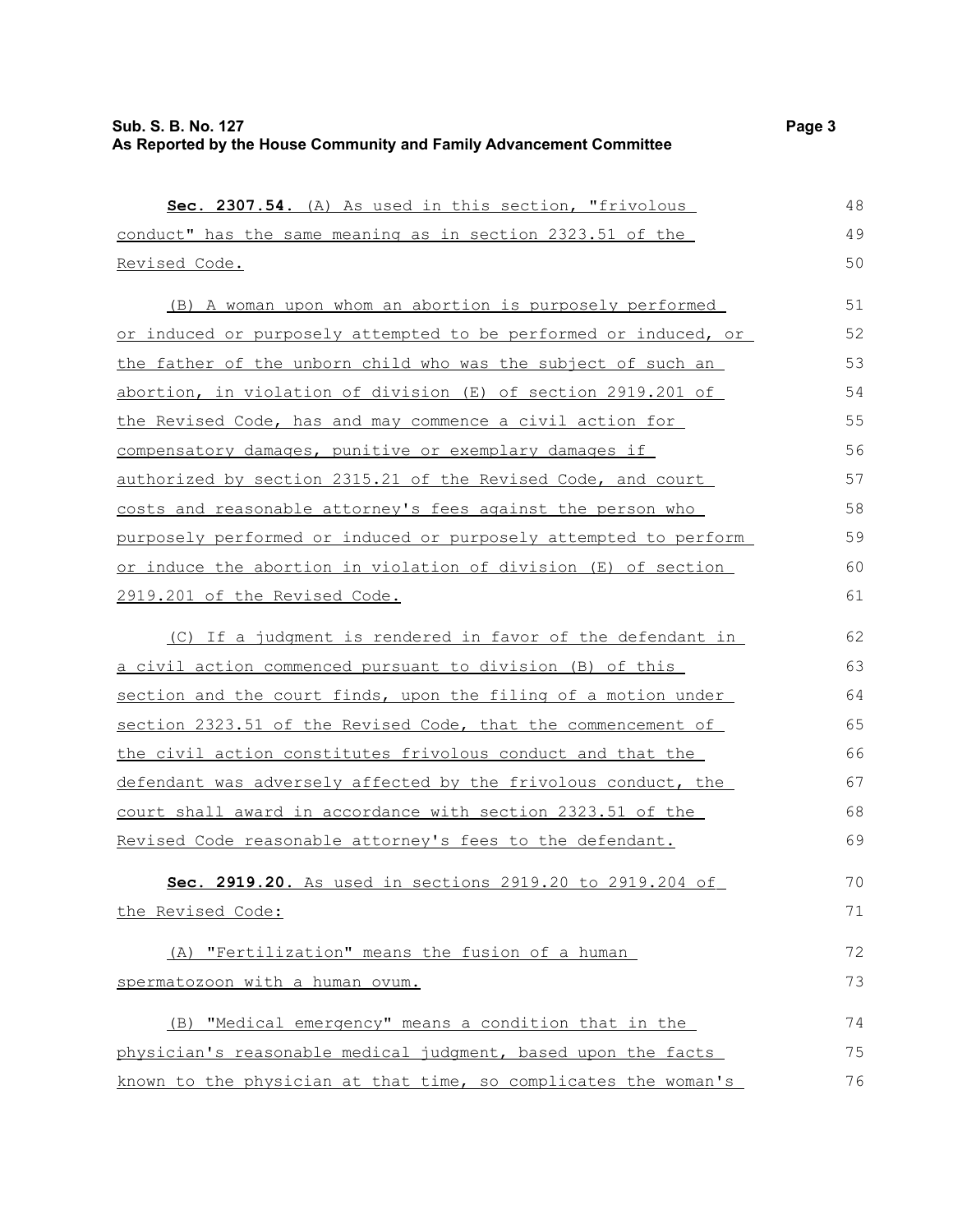## **Sub. S. B. No. 127 Page 4 As Reported by the House Community and Family Advancement Committee**

| pregnancy as to necessitate the immediate performance or         | 77  |
|------------------------------------------------------------------|-----|
| inducement of an abortion in order to prevent the death of the   | 78  |
| pregnant woman or to avoid a serious risk of the substantial and | 79  |
| irreversible impairment of a major bodily function of the        | 80  |
| pregnant woman that delay in the performance or inducement of    | 81  |
| the abortion would create.                                       | 82  |
| (C) "Pain-capable unborn child" means an unborn child of a       | 83  |
| probable post-fertilization age of twenty weeks or more.         | 84  |
| (D) "Physician" has the same meaning as in section               | 85  |
| 2305.113 of the Revised Code.                                    | 86  |
| (E) "Post-fertilization age" means the age of the unborn         | 87  |
| child as calculated from the fusion of a human spermatozoon with | 88  |
| <u>a human ovum.</u>                                             | 89  |
| (F) "Probable post-fertilization age" means, in reasonable       | 90  |
| medical judgment and with reasonable probability, the age of the | 91  |
| unborn child, as calculated from fertilization, at the time the  | 92  |
| abortion is performed or induced or attempted to be performed or | 93  |
| <u>induced.</u>                                                  | 94  |
| (G) "Reasonable medical judgment" means a medical judgment       | 95  |
| that would be made by a reasonably prudent physician,            | 96  |
| knowledgeable about the case and the treatment possibilities     | 97  |
| with respect to the medical conditions involved.                 | 98  |
| (H) "Serious risk of the substantial and irreversible            | 99  |
| impairment of a major bodily function" means any medically       | 100 |
| diagnosed condition that so complicates the pregnancy of the     | 101 |
| woman as to directly or indirectly cause the substantial and     | 102 |
| irreversible impairment of a major bodily function. A medically  | 103 |
| diagnosed condition that constitutes a "serious risk of the      | 104 |
| substantial and irreversible impairment of a major bodily        | 105 |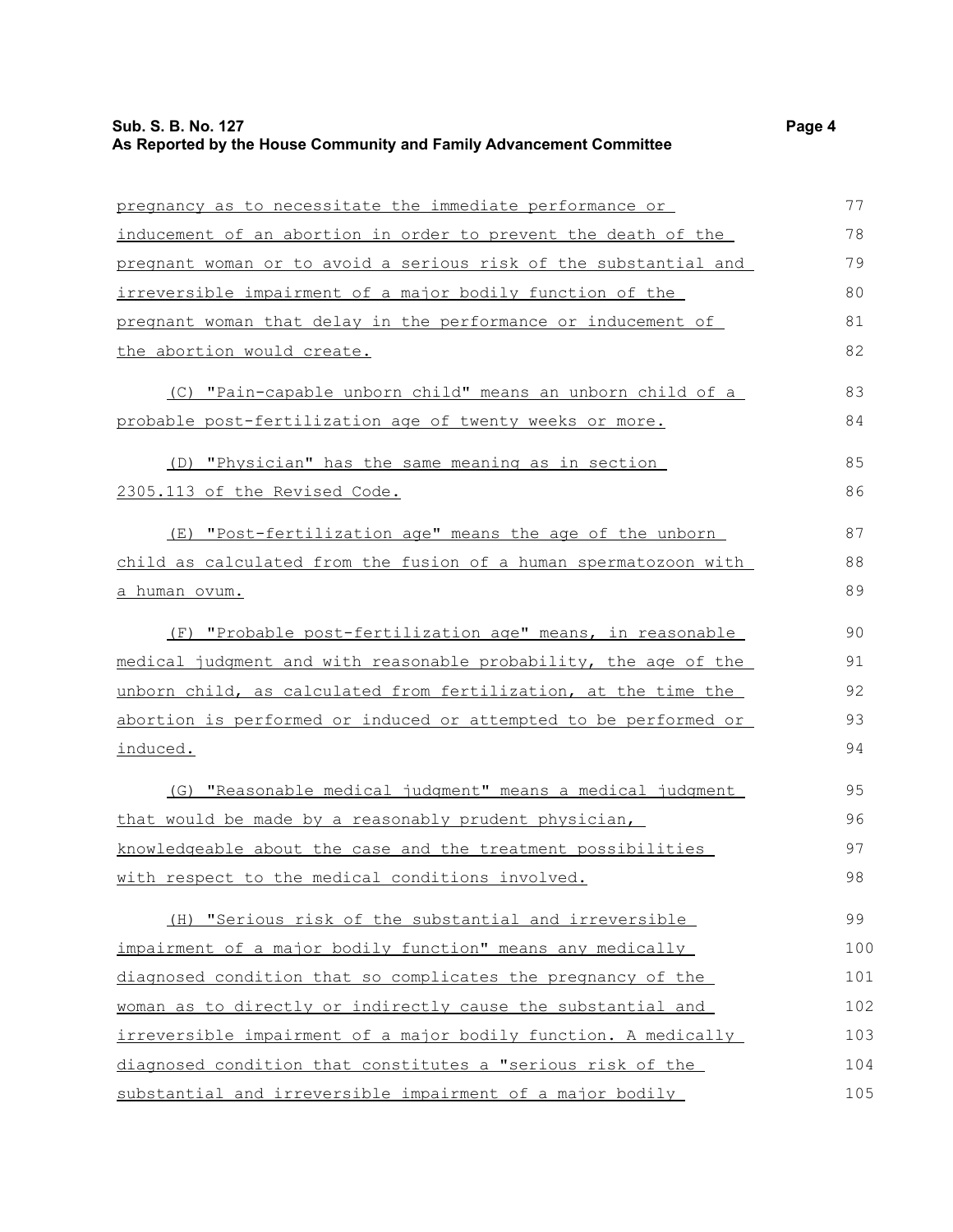## **Sub. S. B. No. 127 Page 5 As Reported by the House Community and Family Advancement Committee**

function" includes pre-eclampsia, inevitable abortion, and premature rupture of the membranes, but does not include a condition related to the woman's mental health. (I) "Unborn child" means an individual organism of the species homo sapiens from fertilization until live birth. **Sec. 2919.201.** (A) No person shall purposely perform or induce or purposely attempt to perform or induce an abortion on a pregnant woman when the probable post-fertilization age of the unborn child is twenty weeks or greater. (B)(1) It is an affirmative defense to a charge under division (A) of this section that the abortion was purposely performed or induced or purposely attempted to be performed or induced by a physician and that the physician determined, in the physician's reasonable medical judgment, based on the facts known to the physician at that time, that either of the following applied: (a) The probable post-fertilization age of the unborn child was less than twenty weeks. (b) The abortion was necessary to prevent the death of the pregnant woman or a serious risk of the substantial and irreversible impairment of a major bodily function of the pregnant woman. (2) No abortion shall be considered necessary under division (B)(1)(b) of this section on the basis of a claim or diagnosis that the pregnant woman will engage in conduct that would result in the pregnant woman's death or a substantial and irreversible impairment of a major bodily function of the pregnant woman or based on any reason related to the woman's 106 107 108 109 110 111 112 113 114 115 116 117 118 119 120 121 122 123 124 125 126 127 128 129 130 131 132 133

mental health.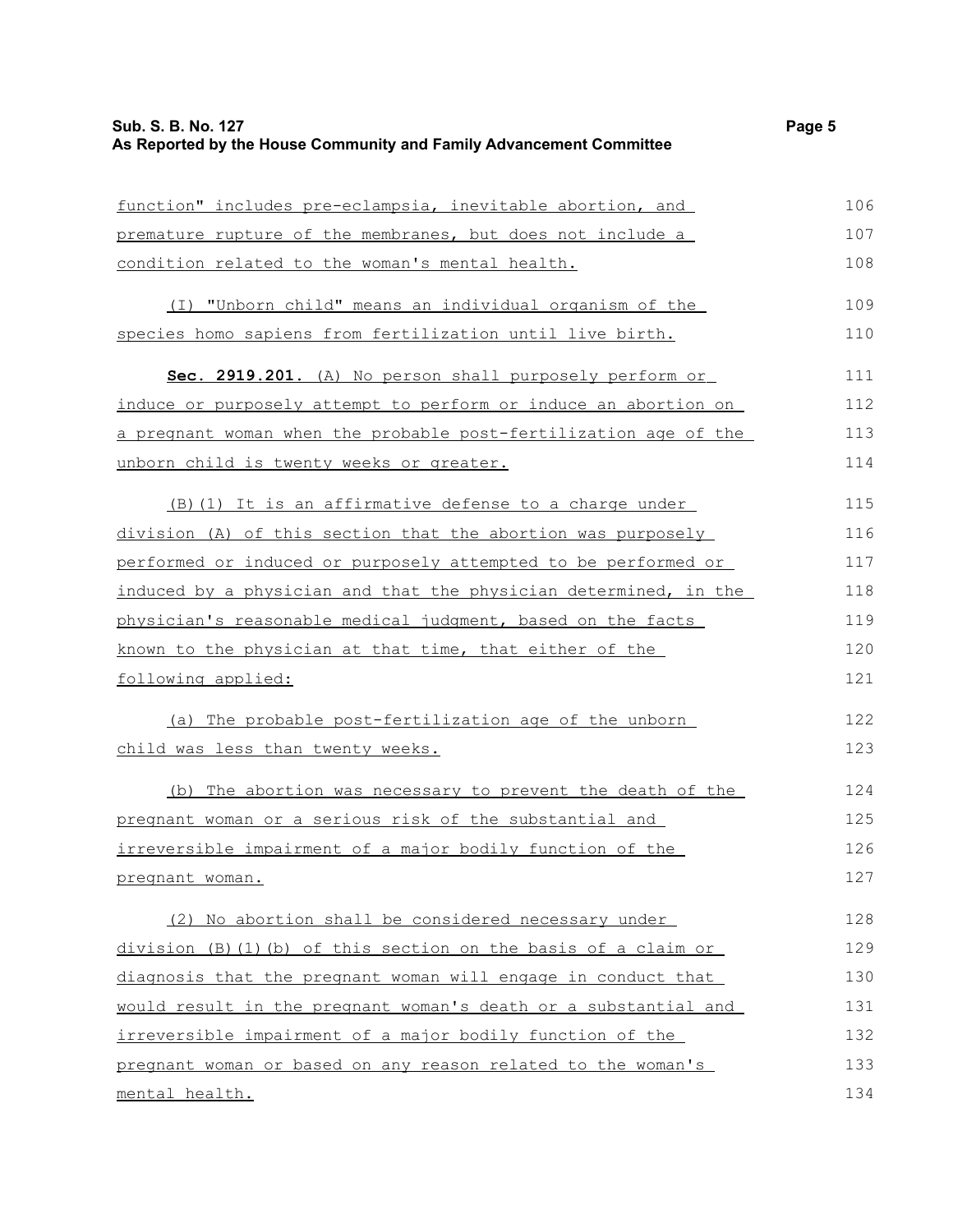## **Sub. S. B. No. 127 Page 6 As Reported by the House Community and Family Advancement Committee**

| (C) Except when a medical emergency exists that prevents                | 135 |
|-------------------------------------------------------------------------|-----|
| compliance with section 2919.203 of the Revised Code, the               | 136 |
| <u>affirmative defense set forth in division (B)(1)(a) of this</u>      | 137 |
| section does not apply unless the physician who purposely               | 138 |
| performs or induces or purposely attempts to perform or induce          | 139 |
| the abortion makes a determination of the probable post-                | 140 |
| fertilization age of the unborn child as required by division           | 141 |
| (A) of section 2919.203 of the Revised Code or relied upon such         | 142 |
| a determination made by another physician and certifies in              | 143 |
| writing, based on the results of the tests performed, that in           | 144 |
| the physician's reasonable medical judgment the unborn child's          | 145 |
| probable post-fertilization age is less than twenty weeks.              | 146 |
| (D) Except when a medical emergency exists that prevents                | 147 |
| compliance with one or more of the following conditions, the            | 148 |
| affirmative defense set forth in division (B)(1)(b) of this             | 149 |
| section does not apply unless the physician who purposely               | 150 |
| performs or induces or purposely attempts to perform or induce          | 151 |
| the abortion complies with all of the following conditions:             | 152 |
| (1) The physician who purposely performs or induces or                  | 153 |
| purposely attempts to perform or induce the abortion certifies          | 154 |
| in writing that, in the physician's reasonable medical judgment,        | 155 |
| based on the facts known to the physician at that time, the             | 156 |
| <u>abortion is necessary to prevent the death of the pregnant woman</u> | 157 |
| or a serious risk of the substantial and irreversible impairment        | 158 |
| of a major bodily function of the pregnant woman.                       | 159 |
| (2) A different physician not professionally related to                 | 160 |
| the physician described in division (D) (1) of this section             | 161 |
| certifies in writing that, in that different physician's                | 162 |
| reasonable medical judgment, based on the facts known to that           | 163 |

different physician at that time, the abortion is necessary to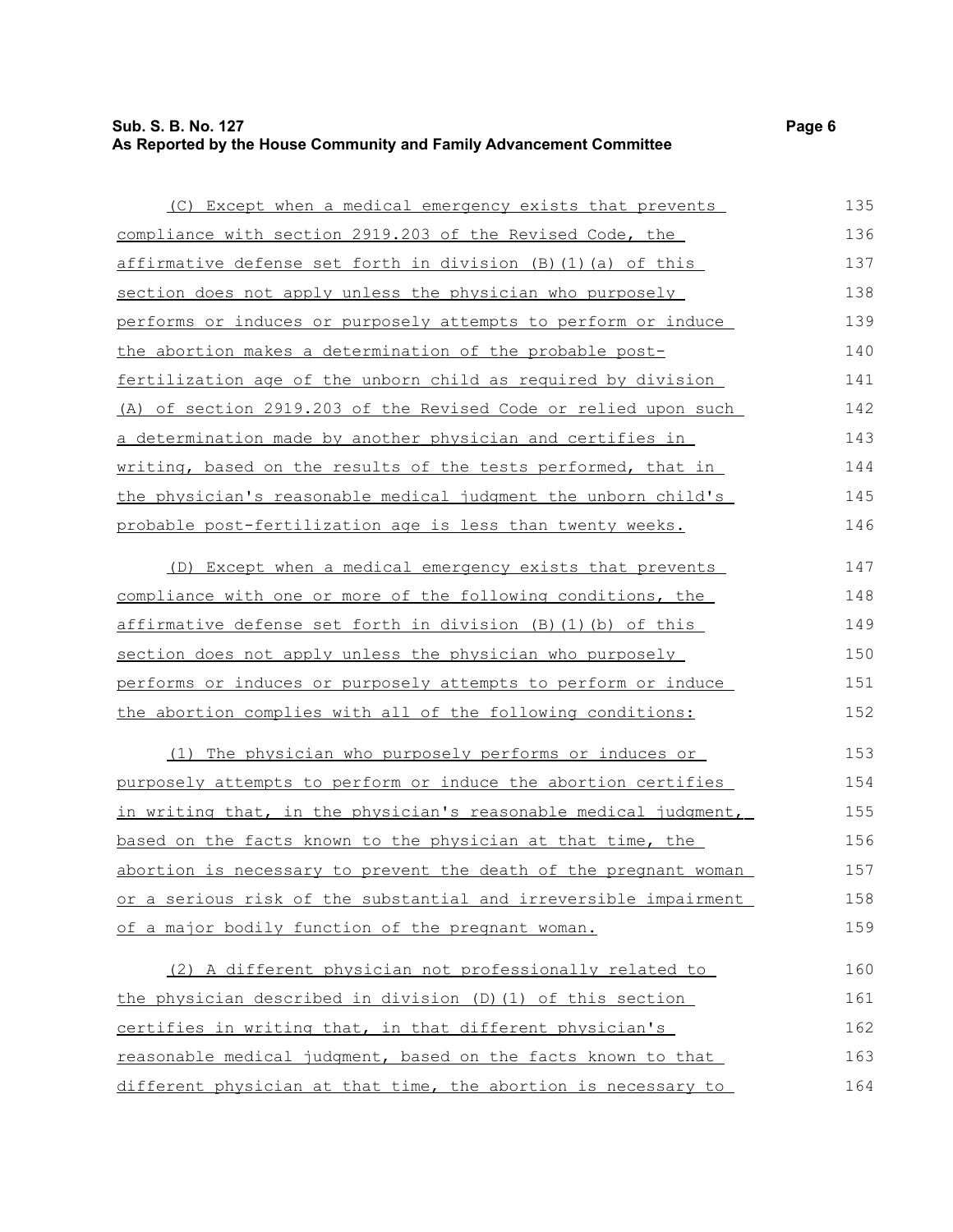prevent the death of the pregnant woman or a serious risk of the substantial and irreversible impairment of a major bodily function of the pregnant woman. (3) The physician purposely performs or induces or purposely attempts to perform or induce the abortion in a hospital or other health care facility that has appropriate neonatal services for premature infants. (4) The physician who purposely performs or induces or purposely attempts to perform or induce the abortion terminates or attempts to terminate the pregnancy in the manner that provides the best opportunity for the unborn child to survive, unless that physician determines, in the physician's reasonable medical judgment, based on the facts known to the physician at that time, that the termination of the pregnancy in that manner poses a greater risk of the death of the pregnant woman or a greater risk of the substantial and irreversible impairment of a major bodily function of the pregnant woman than would other available methods of abortion. (5) The physician certifies in writing the available method or techniques considered and the reasons for choosing the method or technique employed. 165 166 167 168 169 170 171 172 173 174 175 176 177 178 179 180 181 182 183 184 185

(6) The physician who purposely performs or induces or purposely attempts to perform or induce the abortion has arranged for the attendance in the same room in which the abortion is to be performed or induced or attempted to be performed or induced at least one other physician who is to take control of, provide immediate medical care for, and take all reasonable steps necessary to preserve the life and health of the unborn child immediately upon the child's complete expulsion or extraction from the pregnant woman. 186 187 188 189 190 191 192 193 194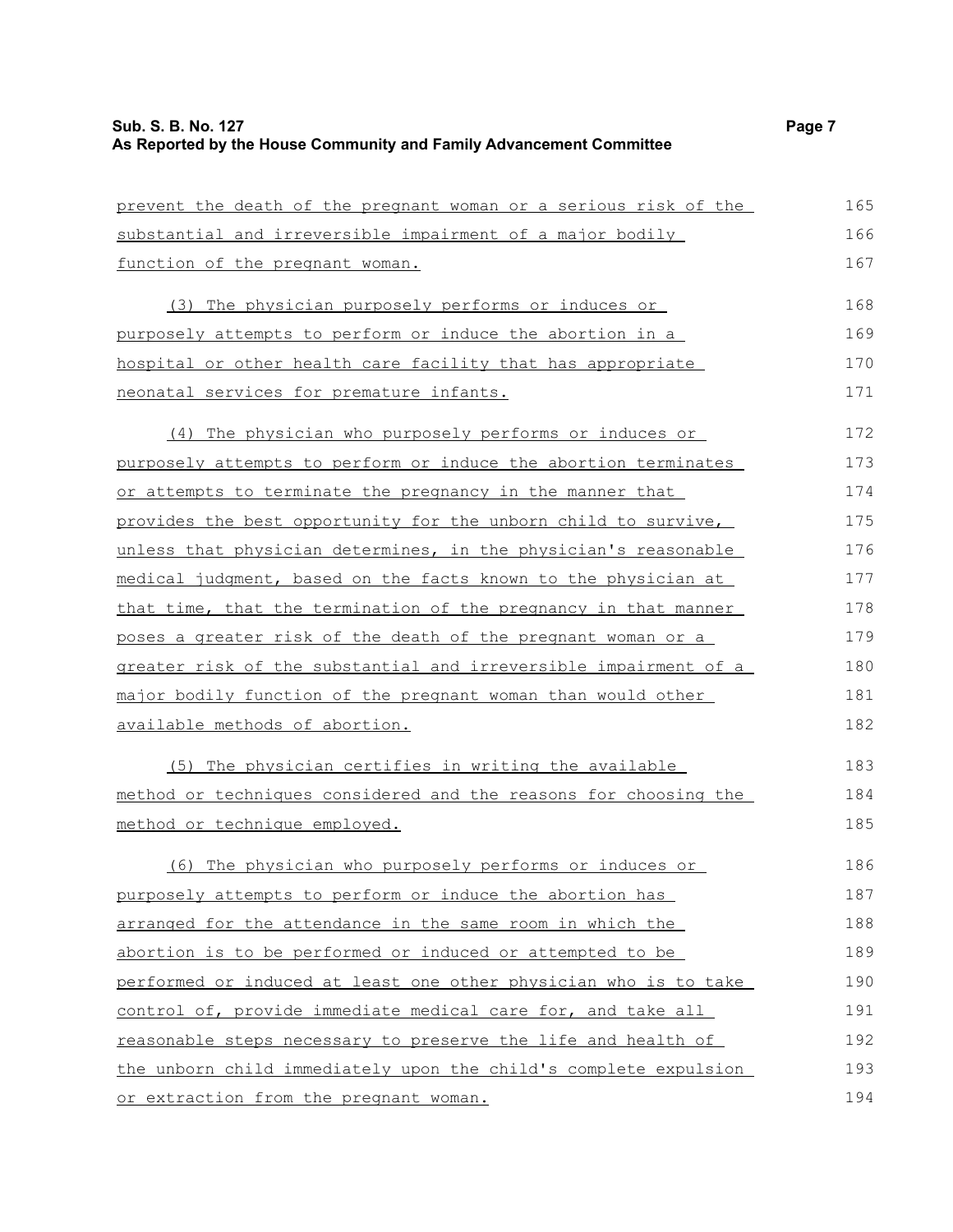(E) Whoever purposely performs or induces or purposely attempts to perform or induce an abortion in violation of, or without complying with, the requirements of this section is guilty of terminating or attempting to terminate a human pregnancy of a pain- capable unborn child, a felony of the fourth degree. (F) The state medical board shall revoke a physician's license to practice medicine in this state if the physician violates or fails to comply with this section. (G) Any physician who purposely performs or induces an abortion or purposely attempts to perform or induce an abortion with actual knowledge that neither of the affirmative defenses set forth in division (B)(1) of this section applies, or with a heedless indifference as to whether either an affirmative defense applies, is liable in a civil action for compensatory and exemplary damages and reasonable attorney's fees to any person, or the representative of the estate of any person, who sustains injury, death, or loss to person or property as the result of the performance or inducement or the attempted performance or inducement of the abortion. In any action under this division, the court also may award any injunctive or other equitable relief that the court considers appropriate. (H) A pregnant woman on whom an abortion is purposely performed or induced or purposely attempted to be performed or induced in violation of division (A) of this section is not guilty of violating division (A) of this section or of attempting to commit, conspiring to commit, or complicity in committing a violation of division (A) of this section. 195 196 197 198 199 200 201 202 203 204 205 206 207 208 209 210 211 212 213 214 215 216 217 218 219 220 221 222

 **Sec. 2919.202.** (A) A physician who performs or induces or attempts to perform or induce an abortion on a pregnant woman 223 224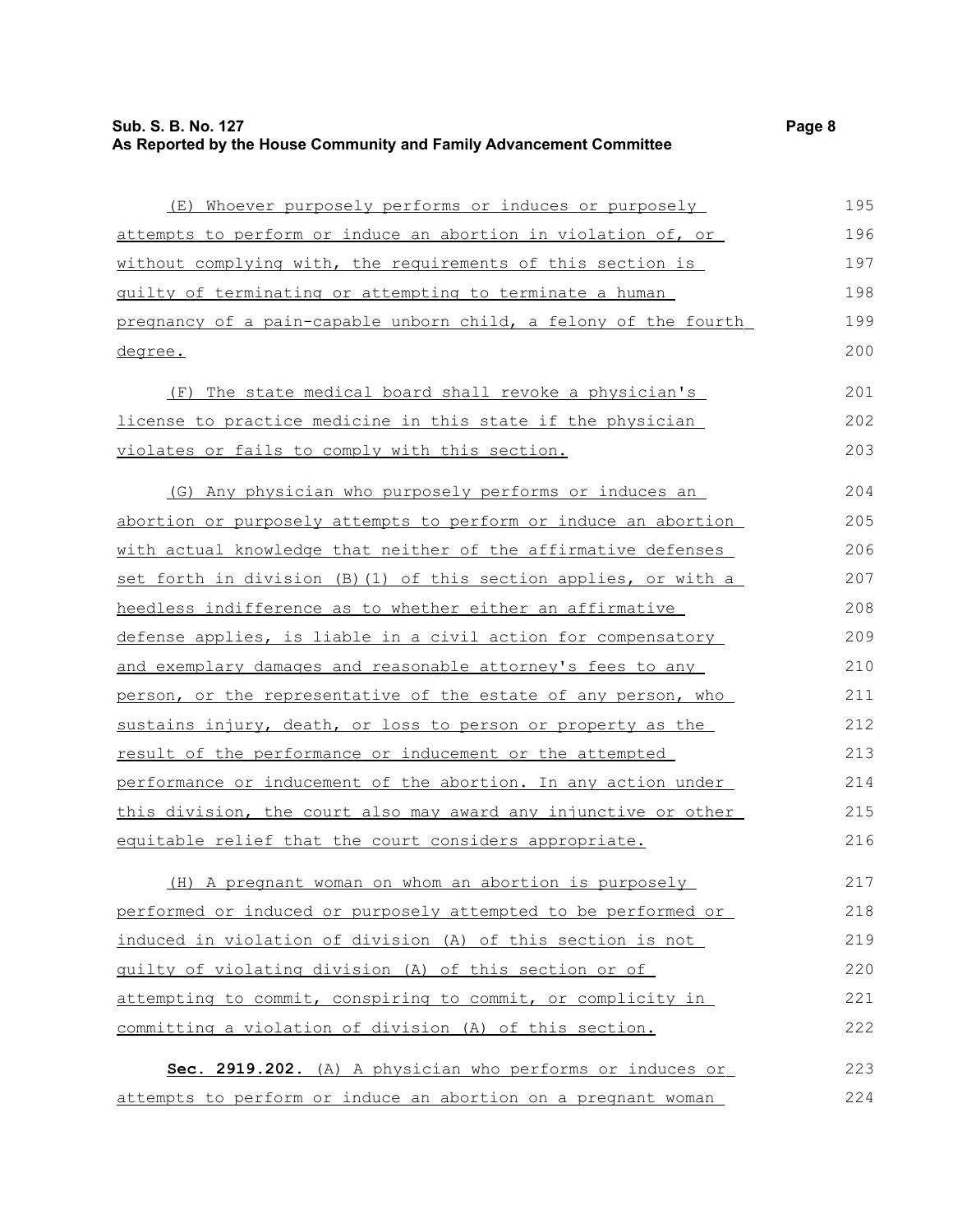| shall submit a report to the department of health in accordance  | 225 |
|------------------------------------------------------------------|-----|
| with the forms, rules, and regulations adopted by the department | 226 |
| that includes all of the information the physician is required   | 227 |
| to certify in writing or determine under sections 2919.201 and   | 228 |
| 2919.203 of the Revised Code.                                    | 229 |
| (B) By the thirtieth day of September of each year, the          | 230 |
| department of health shall issue a public report that provides   | 231 |
| statistics for the previous calendar year compiled from all of   | 232 |
| the reports covering that calendar year submitted to the         | 233 |
| department in accordance with this section for each of the items | 234 |
| listed in division (A) of this section. The report shall also    | 235 |
| provide the statistics for each previous calendar year in which  | 236 |
| a report was filed with the department pursuant to this section, | 237 |
| adjusted to reflect any additional information that a physician  | 238 |
| provides to the department in a late or corrected report. The    | 239 |
| department shall ensure that none of the information included in | 240 |
| the report could reasonably lead to the identification of any    | 241 |
| pregnant woman upon whom an abortion is performed.               | 242 |
| (C)(1) The physician shall submit the report described in        | 243 |
| division (A) of this section to the department of health within  | 244 |
| fifteen days after the woman is discharged. If the physician     | 245 |
| fails to submit the report more than thirty days after that      | 246 |
| fifteen-day deadline, the physician shall be subject to a late   | 247 |
| fee of five hundred dollars for each additional thirty-day       | 248 |
| period or portion of a thirty-day period the report is overdue.  | 249 |
| A physician who is required to submit to the department of       | 250 |
| health a report under division (A) of this section and who has   | 251 |
| not submitted a report or has submitted an incomplete report     | 252 |
| more than one year following the last day of the fifteen-day     | 253 |
| deadline may, in an action brought by the department of health,  | 254 |
| be directed by a court of competent jurisdiction to submit a     | 255 |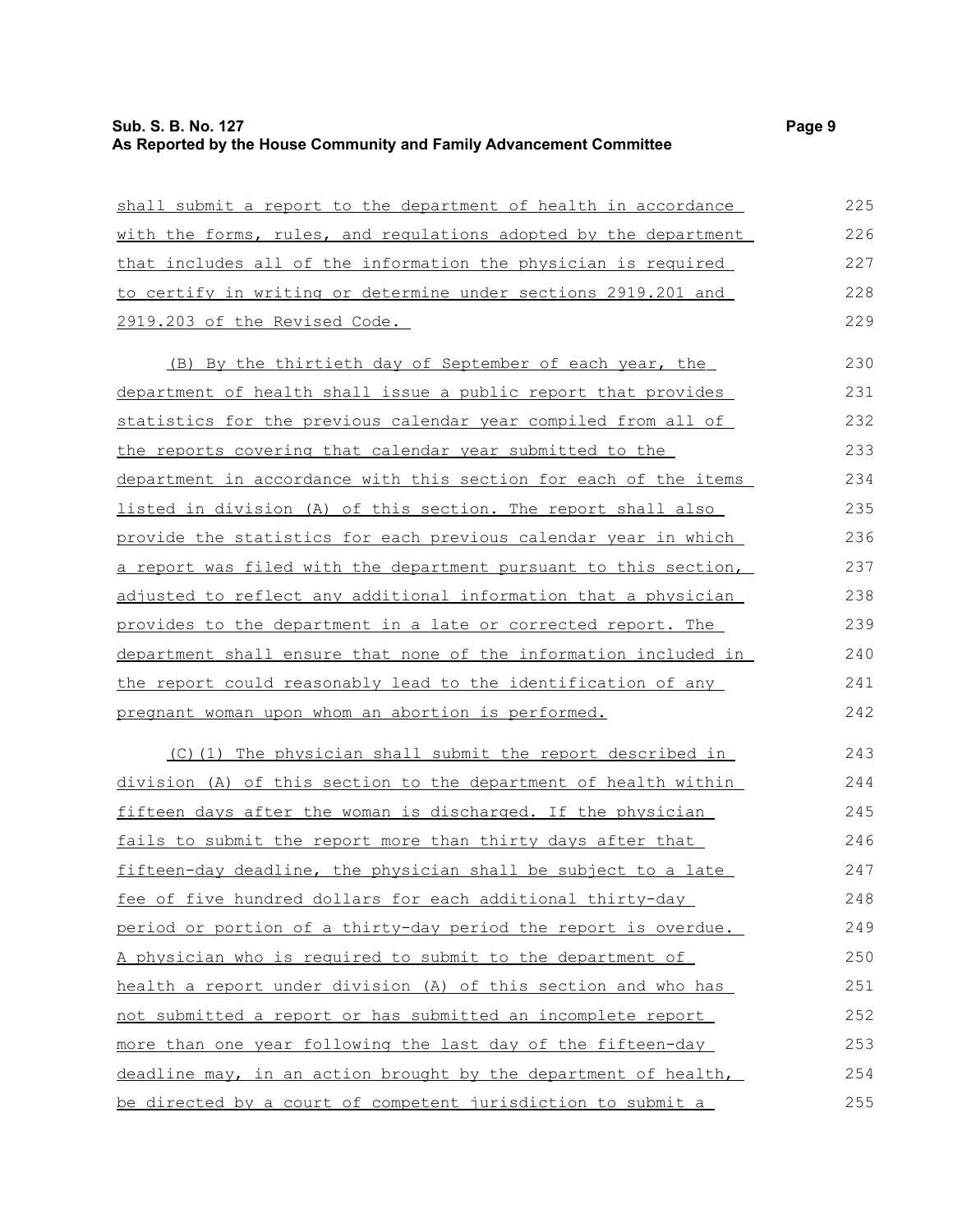| complete report to the department of health within a period of   | 256 |
|------------------------------------------------------------------|-----|
| time stated in a court order or be subject to contempt of court. | 257 |
| (2) If a physician fails to comply with the requirements         | 258 |
| of this section, other than filing a late report with the        | 259 |
| department of health, or fails to submit a complete report to    | 260 |
| the department of health in accordance with a court order, the   | 261 |
| physician is subject to division (B) (44) of section 4731.22 of  | 262 |
| <u>the Revised Code.</u>                                         | 263 |
| (3) No person shall purposely falsify any report required        | 264 |
| under this section. Whoever purposely violates this division is  | 265 |
| quilty of pain-capable unborn child abortion report              | 266 |
| falsification, a misdemeanor of the first degree.                | 267 |
| (D) Within ninety days of the effective date of this             | 268 |
| section, the department of health shall adopt rules pursuant to  | 269 |
| section 111.15 of the Revised Code to assist in compliance with  | 270 |
| this section.                                                    | 271 |
| Sec. 2919.203. (A) Except in a medical emergency that            | 272 |
| prevents compliance with this division, no physician shall       | 273 |
| purposely perform or induce or purposely attempt to perform or   | 274 |
| induce an abortion on a pregnant woman after the unborn child    | 275 |
| reaches the probable post-fertilization age of twenty weeks      | 276 |
| unless, prior to the performance or inducement of the abortion   | 277 |
| or the attempt to perform or induce the abortion, the physician  | 278 |
| determines, in the physician's reasonable medical judgment, the  | 279 |
| unborn child's probable post-fertilization age. The physician    | 280 |
| shall make that determination after making inquiries of the      | 281 |
| pregnant woman and performing any medical examinations or tests  | 282 |
| of the pregnant woman the physician considers necessary as a     | 283 |
| reasonably prudent physician, knowledgeable about the case and   | 284 |
| medical conditions involved, would consider necessary to         | 285 |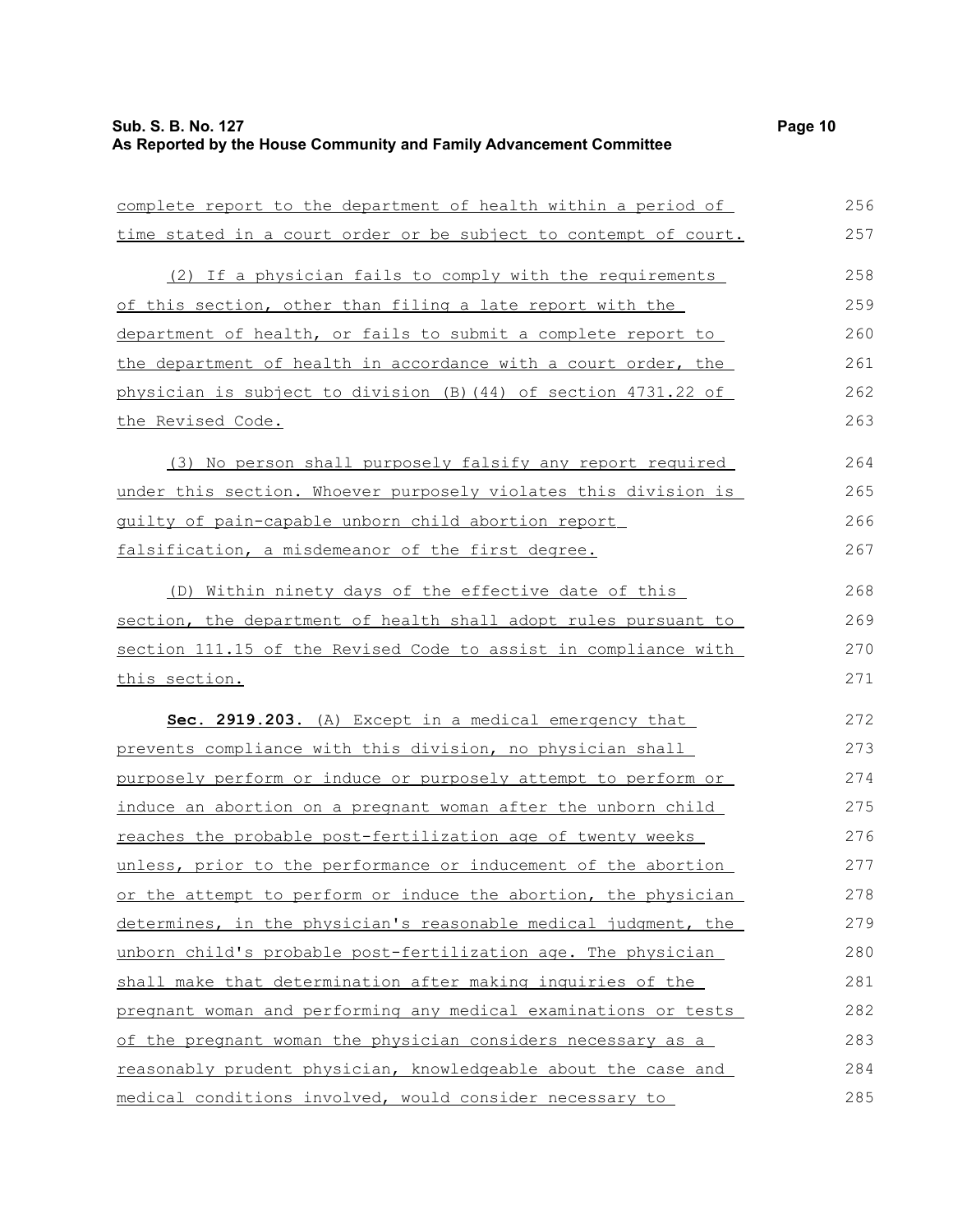| determine the unborn child's probable post-fertilization age.     | 286 |
|-------------------------------------------------------------------|-----|
| (B) Except in a medical emergency that prevents compliance        | 287 |
| with this division, no physician shall purposely perform or       | 288 |
| induce or purposely attempt to perform or induce an abortion on   | 289 |
| a pregnant woman after the unborn child reaches the probable      | 290 |
| post-fertilization age of twenty weeks without first entering     | 291 |
| the determination made in division (A) of this section and the    | 292 |
| associated findings of the medical examination and tests in the   | 293 |
| medical record of the pregnant woman.                             | 294 |
| (C) Whoever violates division (A) of this section is              | 295 |
| guilty of failure to perform probable post-fertilization age      | 296 |
| testing, a misdemeanor of the fourth degree.                      | 297 |
| (D) The state medical board shall suspend a physician's           | 298 |
| license to practice medicine in this state for a period of not    | 299 |
| less than six months if the physician violates this section.      | 300 |
| Sec. 2919.204. There is hereby created in the state               | 301 |
| treasury the Ohio pain-capable unborn child protection act        | 302 |
| litigation fund to be used by the attorney general to pay for     | 303 |
| <u>any costs and expenses incurred by the attorney general in</u> | 304 |
| <u>relation to actions surrounding defense of the provisions</u>  | 305 |
| of B. of the 131st general assembly. The fund shall consist       | 306 |
| of appropriations made to it and any donations, gifts, or grants  | 307 |
| made to the fund. Any interest earned on the fund shall be        | 308 |
| credited to the fund.                                             | 309 |
| Sec. 2919.205. Sections 2307.54 and 2919.20 to 2919.205           | 310 |
| and the provisions of section 2305.11 of the Revised Code as      | 311 |
| amended or enacted by this bill shall not be construed to         | 312 |
| repeal, by implication or otherwise, any law requlating or        | 313 |
| restricting abortion. An abortion that complies with the          | 314 |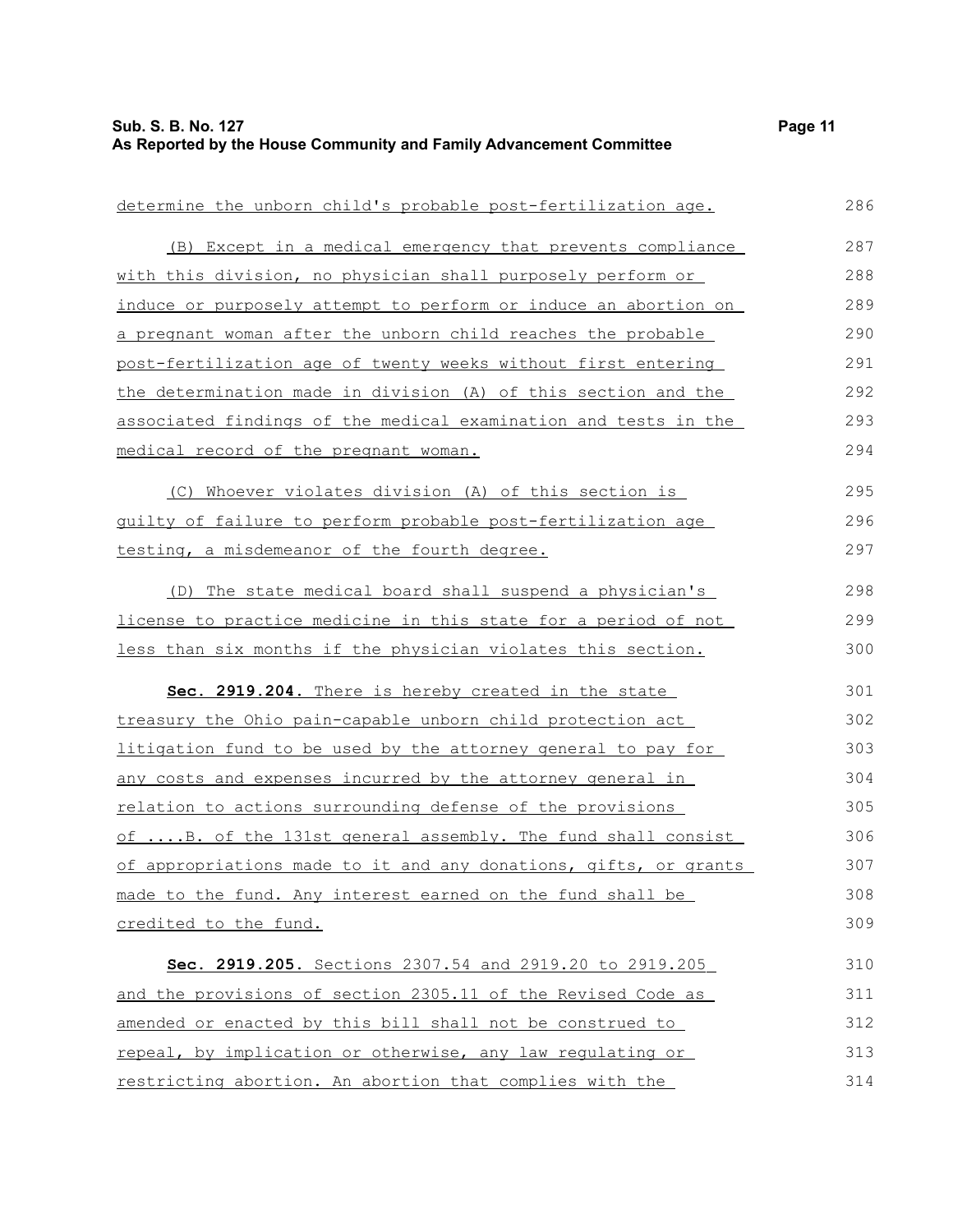## **Sub. S. B. No. 127 Page 12 As Reported by the House Community and Family Advancement Committee**

| provisions of those sections as amended or enacted by this bill  | 315 |
|------------------------------------------------------------------|-----|
| but violates the provisions of any otherwise applicable          | 316 |
| provision of state law shall be deemed unlawful as provided in   | 317 |
| such provision. An abortion that complies with the provisions of | 318 |
| state law regulating or restricting abortion but violates the    | 319 |
| provisions of those sections as amended or enacted by this bill  | 320 |
| shall be deemed unlawful as provided in those sections. If some  | 321 |
| or all of the provisions of sections 2307.54 and 2919.20 to      | 322 |
| 2919.205 and the provisions of section 2305.11 of the Revised    | 323 |
| Code as amended or enacted by this bill are ever temporarily or  | 324 |
| permanently restrained or enjoined by judicial order, all other  | 325 |
| provisions of state law requlating or restricting abortion shall | 326 |
| be enforced as though such restrained or enjoined provisions had | 327 |
| not been adopted; provided, however, that whenever such          | 328 |
| temporary or permanent restraining order of injunction is stayed | 329 |
| or dissolved, or otherwise ceases to have effect, such           | 330 |
| provisions shall have full force and effect.                     | 331 |
| Sec. 4731.22. (A) The state medical board, by an                 | 332 |
| affirmative vote of not fewer than six of its members, may       | 333 |
|                                                                  |     |

limit, revoke, or suspend an individual's certificate to practice or certificate to recommend, refuse to grant a certificate to an individual, refuse to renew a certificate, refuse to reinstate a certificate, or reprimand or place on probation the holder of a certificate if the individual or certificate holder is found by the board to have committed fraud during the administration of the examination for a certificate to practice or to have committed fraud, misrepresentation, or deception in applying for, renewing, or securing any certificate to practice or certificate to recommend issued by the board. 334 335 336 337 338 339 340 341 342 343

(B) The board, by an affirmative vote of not fewer than six members, shall, to the extent permitted by law, limit, 344 345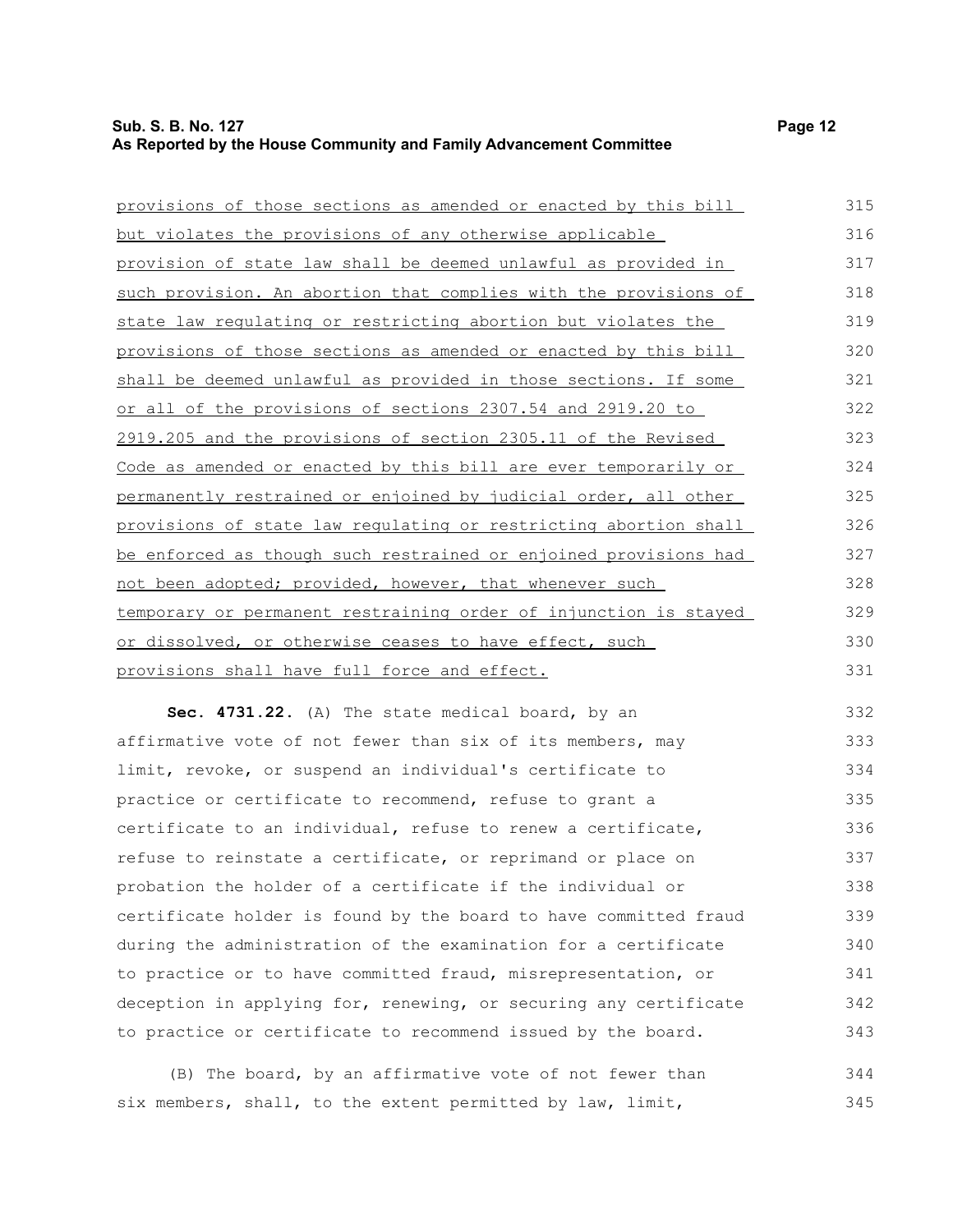## **Sub. S. B. No. 127 Page 13 As Reported by the House Community and Family Advancement Committee**

revoke, or suspend an individual's certificate to practice or certificate to recommend, refuse to issue a certificate to an individual, refuse to renew a certificate, refuse to reinstate a certificate, or reprimand or place on probation the holder of a certificate for one or more of the following reasons: 346 347 348 349 350

(1) Permitting one's name or one's certificate to practice to be used by a person, group, or corporation when the individual concerned is not actually directing the treatment given; 351 352 353 354

(2) Failure to maintain minimal standards applicable to the selection or administration of drugs, or failure to employ acceptable scientific methods in the selection of drugs or other modalities for treatment of disease; 355 356 357 358

(3) Selling, giving away, personally furnishing, prescribing, or administering drugs for other than legal and legitimate therapeutic purposes or a plea of guilty to, a judicial finding of guilt of, or a judicial finding of eligibility for intervention in lieu of conviction of, a violation of any federal or state law regulating the possession, distribution, or use of any drug; 359 360 361 362 363 364 365

(4) Willfully betraying a professional confidence. 366

For purposes of this division, "willfully betraying a professional confidence" does not include providing any information, documents, or reports under sections 307.621 to 307.629 of the Revised Code to a child fatality review board; does not include providing any information, documents, or reports to the director of health pursuant to guidelines established under section 3701.70 of the Revised Code; does not include written notice to a mental health professional under 367 368 369 370 371 372 373 374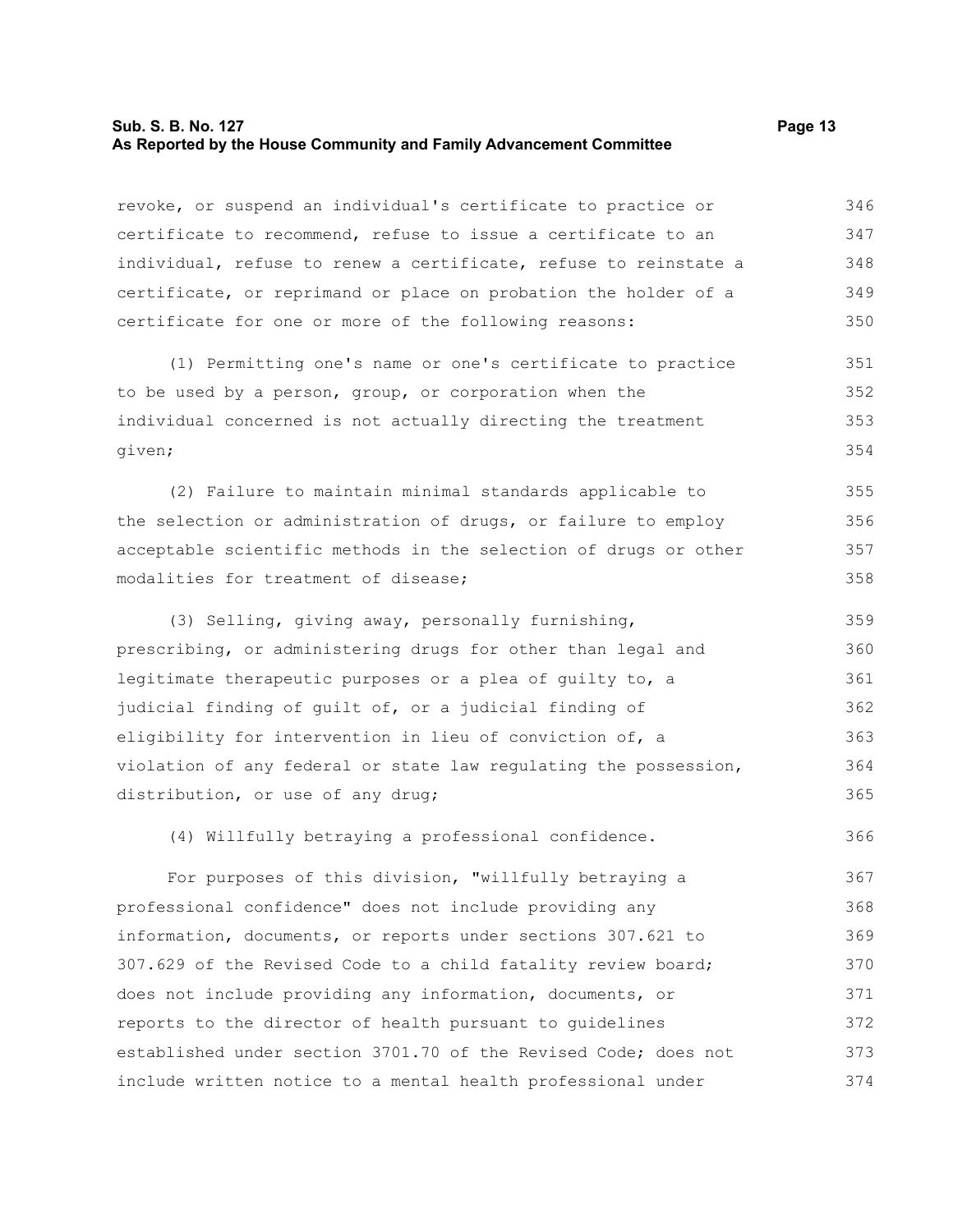## **Sub. S. B. No. 127 Page 14 As Reported by the House Community and Family Advancement Committee**

section 4731.62 of the Revised Code; and does not include the making of a report of an employee's use of a drug of abuse, or a report of a condition of an employee other than one involving the use of a drug of abuse, to the employer of the employee as described in division (B) of section 2305.33 of the Revised Code. Nothing in this division affects the immunity from civil liability conferred by section 2305.33 or 4731.62 of the Revised Code upon a physician who makes a report in accordance with section 2305.33 or notifies a mental health professional in accordance with section 4731.62 of the Revised Code. As used in this division, "employee," "employer," and "physician" have the same meanings as in section 2305.33 of the Revised Code. 375 376 377 378 379 380 381 382 383 384 385 386

(5) Making a false, fraudulent, deceptive, or misleading statement in the solicitation of or advertising for patients; in relation to the practice of medicine and surgery, osteopathic medicine and surgery, podiatric medicine and surgery, or a limited branch of medicine; or in securing or attempting to secure any certificate to practice issued by the board. 387 388 389 390 391 392

As used in this division, "false, fraudulent, deceptive, or misleading statement" means a statement that includes a misrepresentation of fact, is likely to mislead or deceive because of a failure to disclose material facts, is intended or is likely to create false or unjustified expectations of favorable results, or includes representations or implications that in reasonable probability will cause an ordinarily prudent person to misunderstand or be deceived. 393 394 395 396 397 398 399 400

(6) A departure from, or the failure to conform to, minimal standards of care of similar practitioners under the same or similar circumstances, whether or not actual injury to a patient is established; 401 402 403 404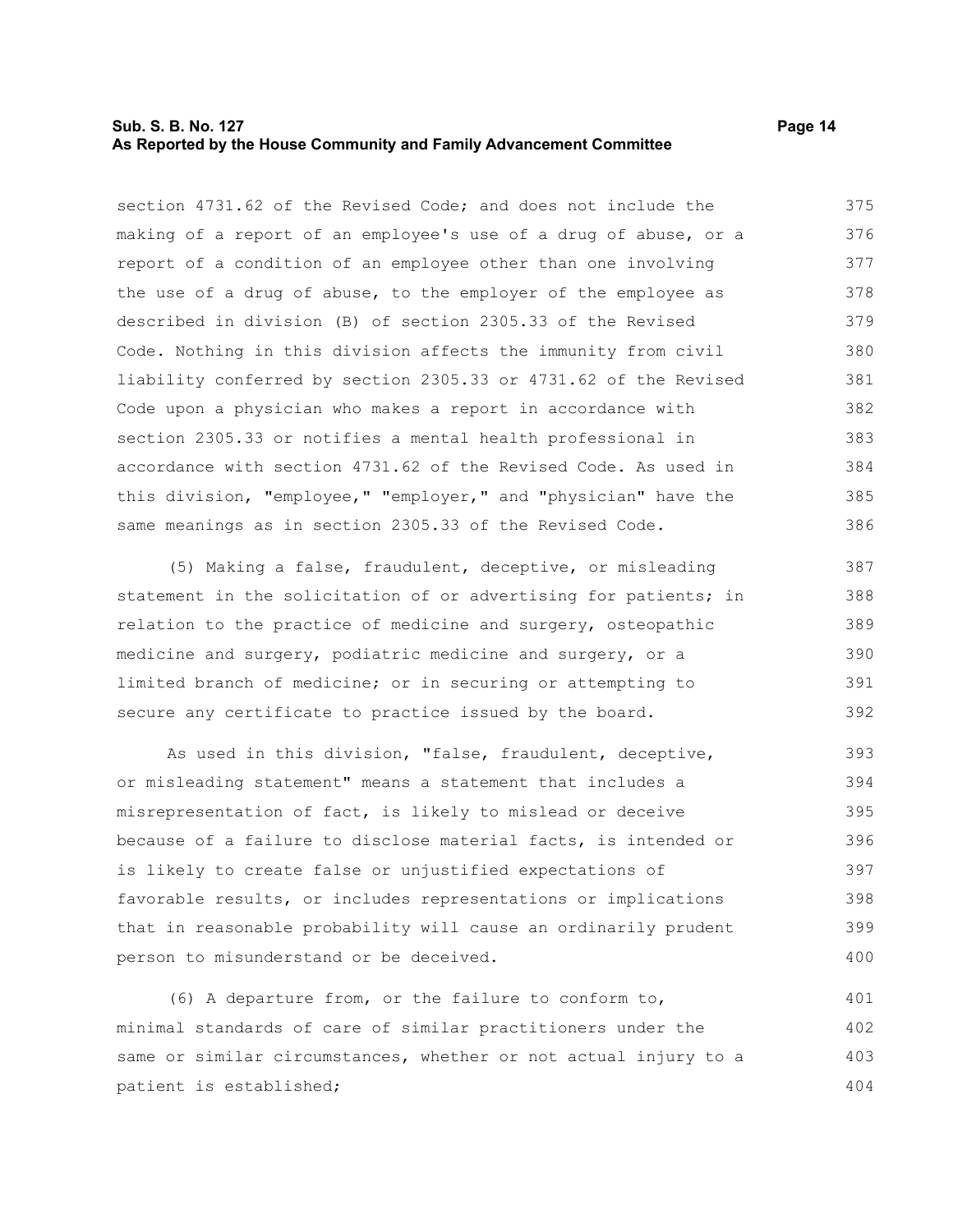## **Sub. S. B. No. 127 Page 15 As Reported by the House Community and Family Advancement Committee**

(7) Representing, with the purpose of obtaining compensation or other advantage as personal gain or for any other person, that an incurable disease or injury, or other incurable condition, can be permanently cured; (8) The obtaining of, or attempting to obtain, money or anything of value by fraudulent misrepresentations in the course of practice;

(9) A plea of guilty to, a judicial finding of guilt of, or a judicial finding of eligibility for intervention in lieu of conviction for, a felony; 412 413 414

(10) Commission of an act that constitutes a felony in this state, regardless of the jurisdiction in which the act was committed; 415 416 417

(11) A plea of guilty to, a judicial finding of guilt of, or a judicial finding of eligibility for intervention in lieu of conviction for, a misdemeanor committed in the course of practice; 418 419 420 421

(12) Commission of an act in the course of practice that constitutes a misdemeanor in this state, regardless of the jurisdiction in which the act was committed; 422 423 424

(13) A plea of guilty to, a judicial finding of guilt of, or a judicial finding of eligibility for intervention in lieu of conviction for, a misdemeanor involving moral turpitude; 425 426 427

(14) Commission of an act involving moral turpitude that constitutes a misdemeanor in this state, regardless of the jurisdiction in which the act was committed; 428 429 430

(15) Violation of the conditions of limitation placed by the board upon a certificate to practice; 431 432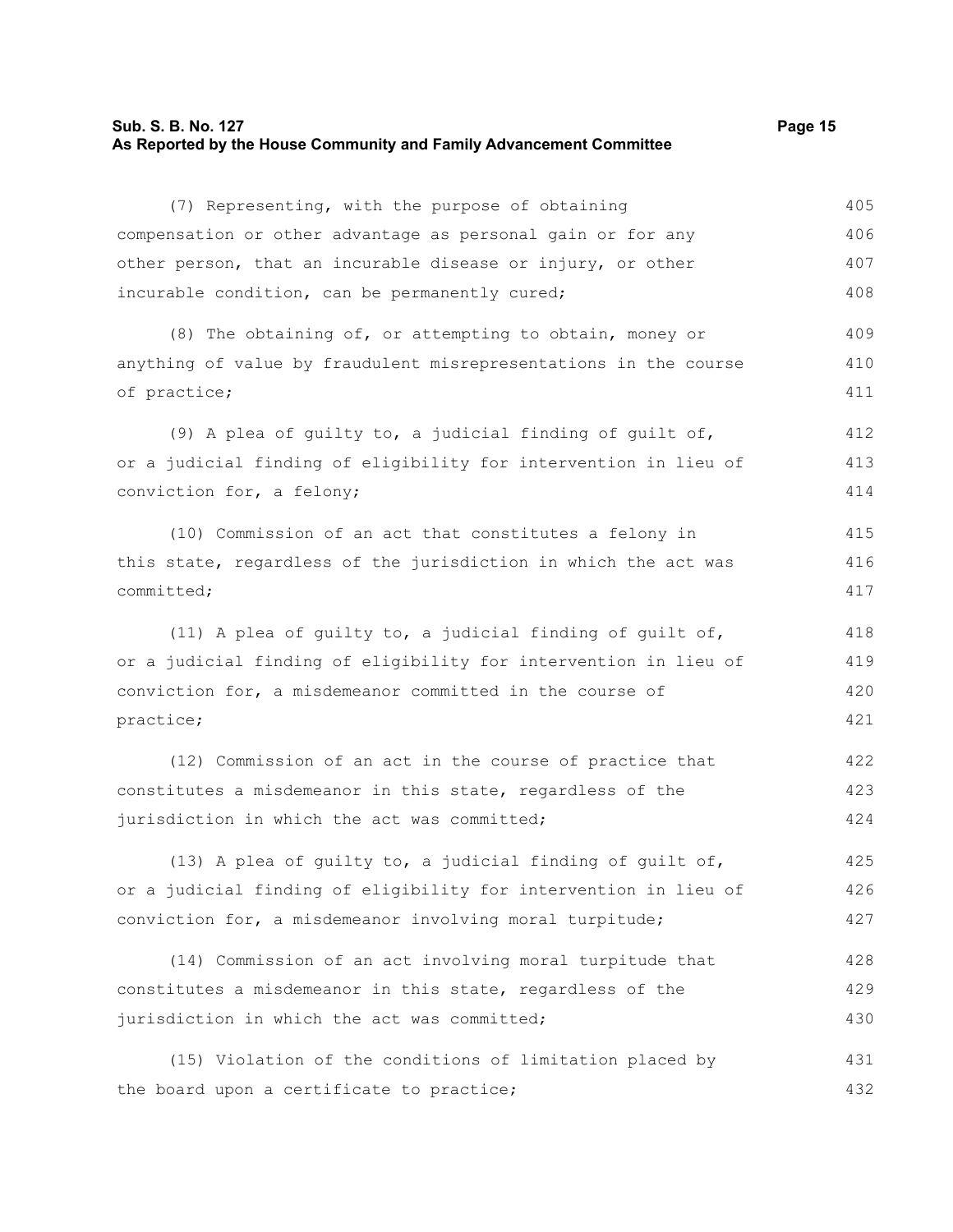(16) Failure to pay license renewal fees specified in this chapter; (17) Except as authorized in section 4731.31 of the Revised Code, engaging in the division of fees for referral of patients, or the receiving of a thing of value in return for a specific referral of a patient to utilize a particular service or business; (18) Subject to section 4731.226 of the Revised Code, violation of any provision of a code of ethics of the American medical association, the American osteopathic association, the American podiatric medical association, or any other national professional organizations that the board specifies by rule. The state medical board shall obtain and keep on file current copies of the codes of ethics of the various national professional organizations. The individual whose certificate is being suspended or revoked shall not be found to have violated any provision of a code of ethics of an organization not appropriate to the individual's profession. For purposes of this division, a "provision of a code of ethics of a national professional organization" does not include any provision that would preclude the making of a report by a physician of an employee's use of a drug of abuse, or of a condition of an employee other than one involving the use of a drug of abuse, to the employer of the employee as described in division (B) of section 2305.33 of the Revised Code. Nothing in this division affects the immunity from civil liability 433 434 435 436 437 438 439 440 441 442 443 444 445 446 447 448 449 450 451 452 453 454 455 456 457 458

conferred by that section upon a physician who makes either type of report in accordance with division (B) of that section. As used in this division, "employee," "employer," and "physician" have the same meanings as in section 2305.33 of the Revised 459 460 461 462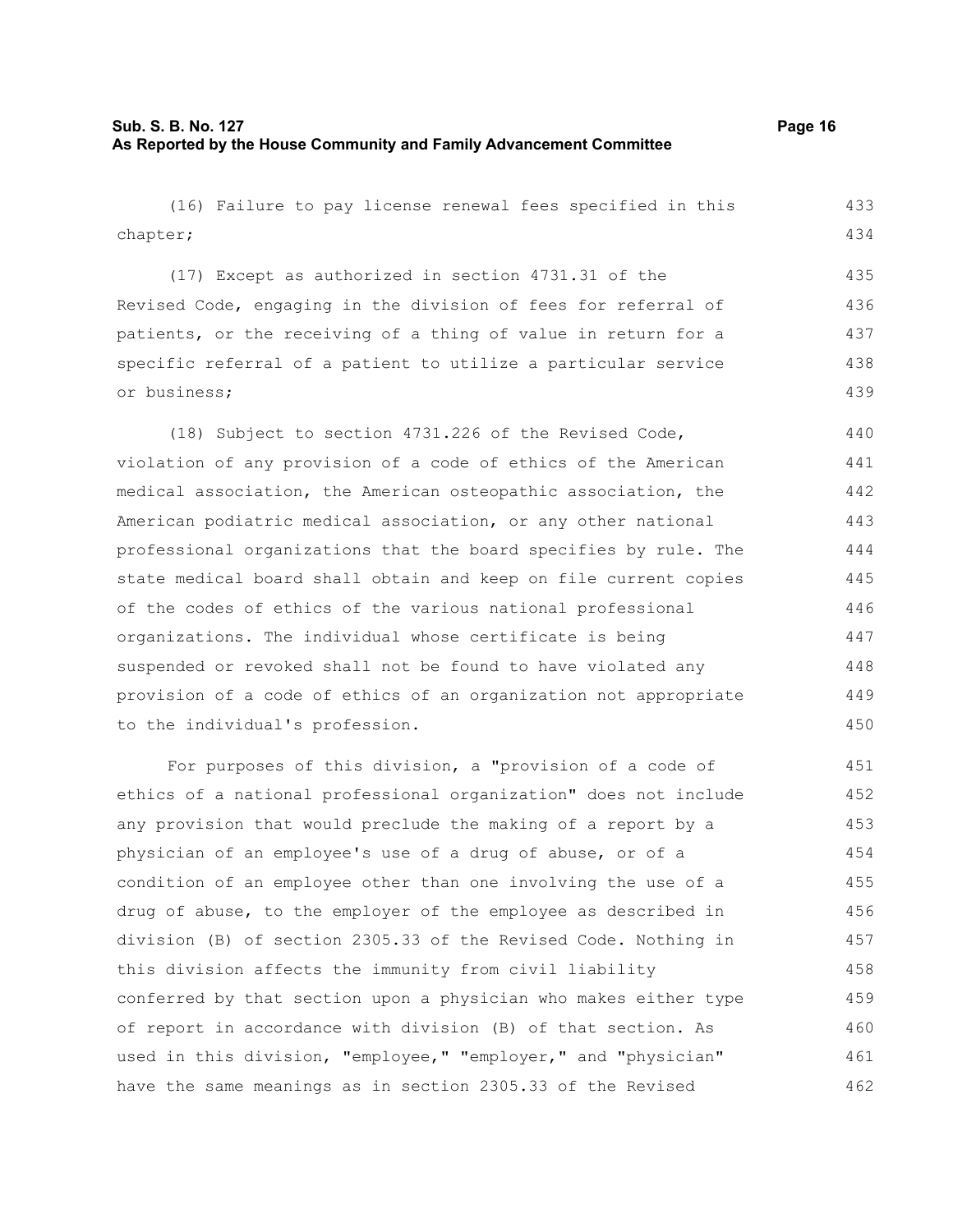## **Sub. S. B. No. 127 Page 17 As Reported by the House Community and Family Advancement Committee**

#### Code.

(19) Inability to practice according to acceptable and prevailing standards of care by reason of mental illness or physical illness, including, but not limited to, physical deterioration that adversely affects cognitive, motor, or perceptive skills.

In enforcing this division, the board, upon a showing of a possible violation, may compel any individual authorized to practice by this chapter or who has submitted an application pursuant to this chapter to submit to a mental examination, physical examination, including an HIV test, or both a mental and a physical examination. The expense of the examination is the responsibility of the individual compelled to be examined. Failure to submit to a mental or physical examination or consent to an HIV test ordered by the board constitutes an admission of the allegations against the individual unless the failure is due to circumstances beyond the individual's control, and a default and final order may be entered without the taking of testimony or presentation of evidence. If the board finds an individual unable to practice because of the reasons set forth in this division, the board shall require the individual to submit to care, counseling, or treatment by physicians approved or designated by the board, as a condition for initial, continued, reinstated, or renewed authority to practice. An individual affected under this division shall be afforded an opportunity to demonstrate to the board the ability to resume practice in compliance with acceptable and prevailing standards under the provisions of the individual's certificate. For the purpose of this division, any individual who applies for or receives a certificate to practice under this chapter accepts the privilege of practicing in this state and, by so doing, shall be deemed to 469 470 471 472 473 474 475 476 477 478 479 480 481 482 483 484 485 486 487 488 489 490 491 492 493

463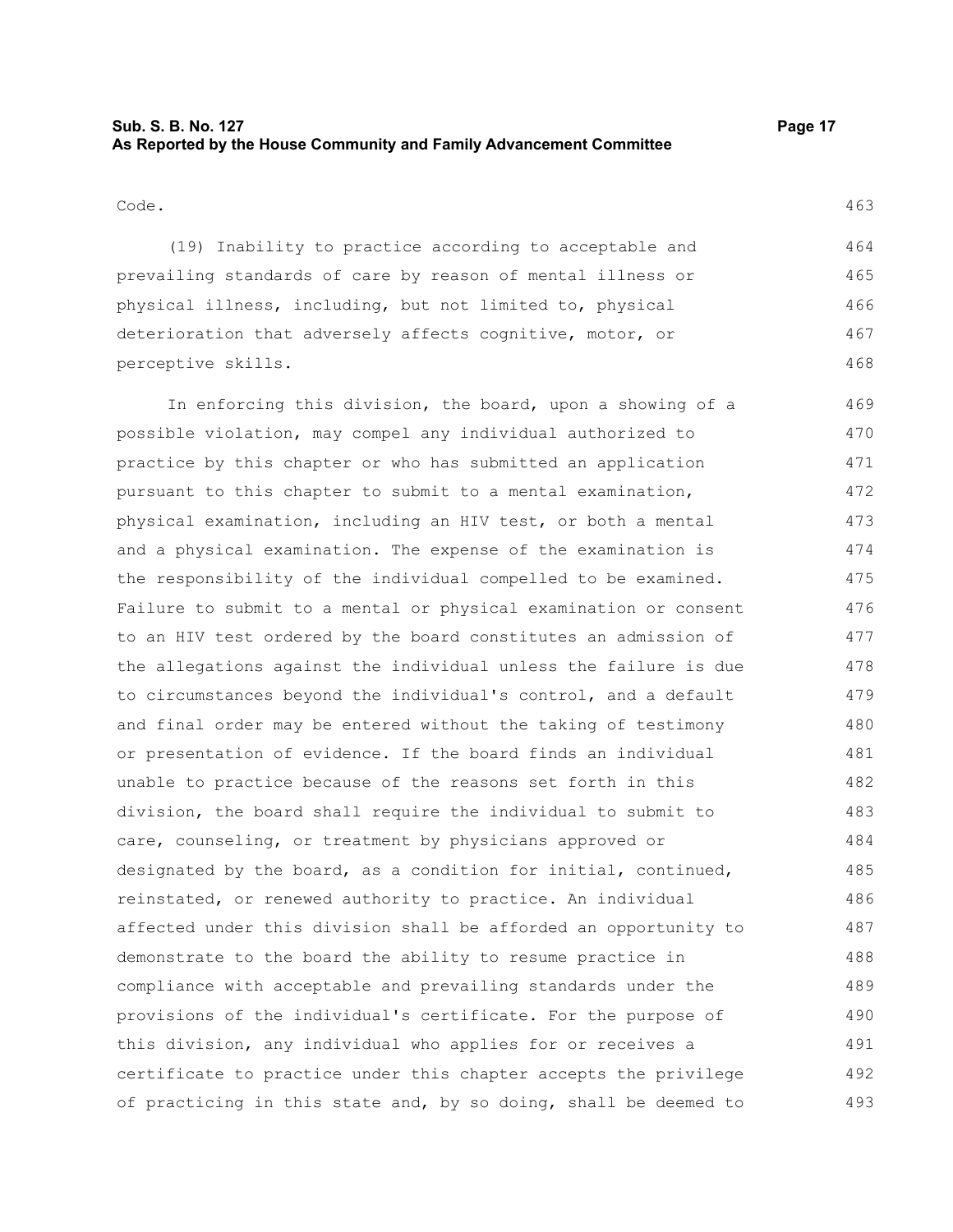## **Sub. S. B. No. 127 Page 18 As Reported by the House Community and Family Advancement Committee**

have given consent to submit to a mental or physical examination when directed to do so in writing by the board, and to have waived all objections to the admissibility of testimony or examination reports that constitute a privileged communication. 494 495 496 497

(20) Except when civil penalties are imposed under section 4731.225 or 4731.282 of the Revised Code, and subject to section 4731.226 of the Revised Code, violating or attempting to violate, directly or indirectly, or assisting in or abetting the violation of, or conspiring to violate, any provisions of this chapter or any rule promulgated by the board. 498 499 500 501 502 503

This division does not apply to a violation or attempted violation of, assisting in or abetting the violation of, or a conspiracy to violate, any provision of this chapter or any rule adopted by the board that would preclude the making of a report by a physician of an employee's use of a drug of abuse, or of a condition of an employee other than one involving the use of a drug of abuse, to the employer of the employee as described in division (B) of section 2305.33 of the Revised Code. Nothing in this division affects the immunity from civil liability conferred by that section upon a physician who makes either type of report in accordance with division (B) of that section. As used in this division, "employee," "employer," and "physician" have the same meanings as in section 2305.33 of the Revised Code. 504 505 506 507 508 509 510 511 512 513 514 515 516 517

(21) The violation of section 3701.79 of the Revised Code or of any abortion rule adopted by the director of health pursuant to section 3701.341 of the Revised Code; 518 519 520

(22) Any of the following actions taken by an agency responsible for authorizing, certifying, or regulating an individual to practice a health care occupation or provide 521 522 523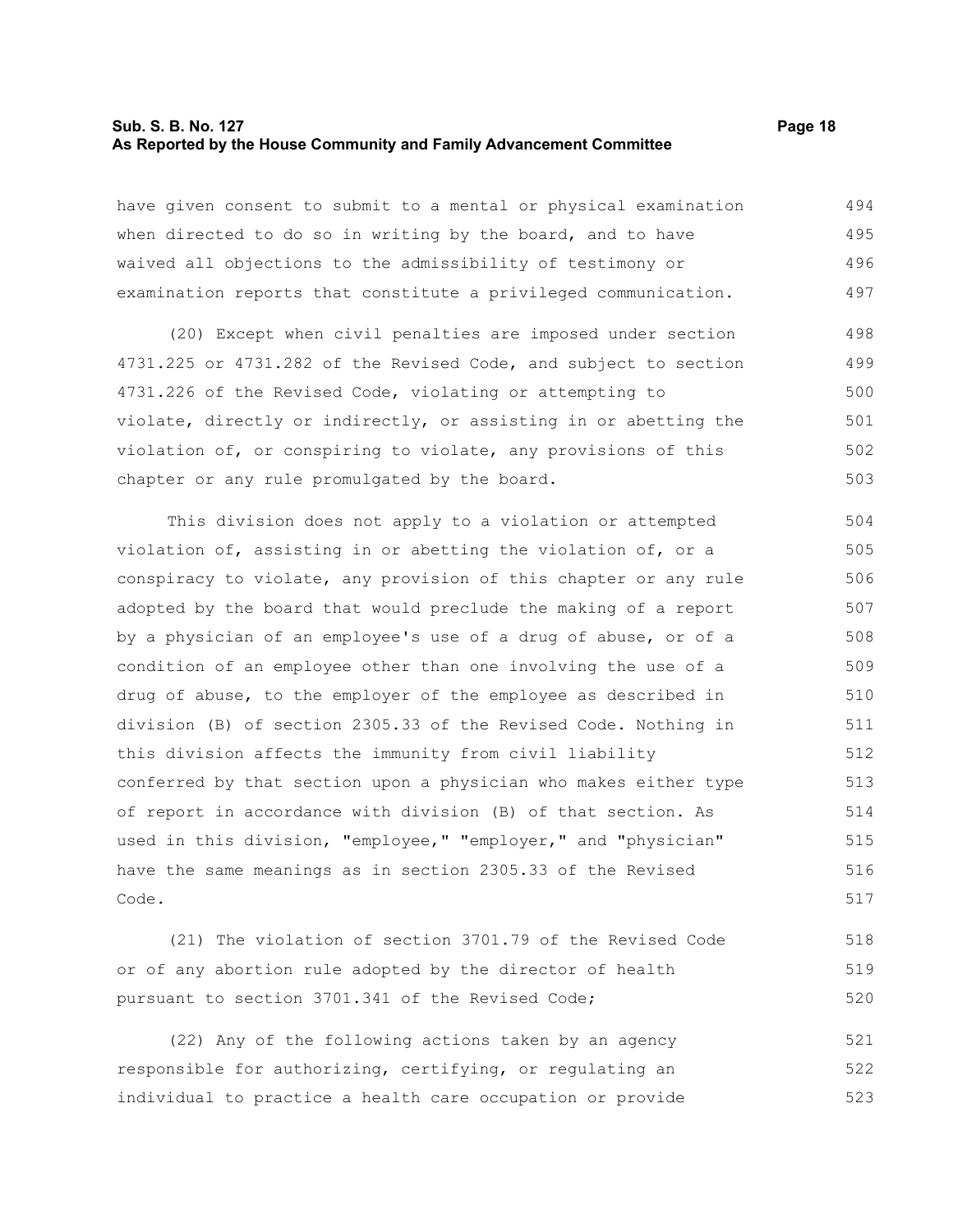## **Sub. S. B. No. 127 Page 19 As Reported by the House Community and Family Advancement Committee**

health care services in this state or another jurisdiction, for any reason other than the nonpayment of fees: the limitation, revocation, or suspension of an individual's license to practice; acceptance of an individual's license surrender; denial of a license; refusal to renew or reinstate a license; imposition of probation; or issuance of an order of censure or other reprimand; 524 525 526 527 528 529 530

(23) The violation of section 2919.12 of the Revised Code or the performance or inducement of an abortion upon a pregnant woman with actual knowledge that the conditions specified in division (B) of section 2317.56 of the Revised Code have not been satisfied or with a heedless indifference as to whether those conditions have been satisfied, unless an affirmative defense as specified in division (H)(2) of that section would apply in a civil action authorized by division (H)(1) of that section; 531 532 533 534 535 536 537 538 539

(24) The revocation, suspension, restriction, reduction, or termination of clinical privileges by the United States department of defense or department of veterans affairs or the termination or suspension of a certificate of registration to prescribe drugs by the drug enforcement administration of the United States department of justice; 540 541 542 543 544 545

(25) Termination or suspension from participation in the medicare or medicaid programs by the department of health and human services or other responsible agency for any act or acts that also would constitute a violation of division  $(B)$   $(2)$ ,  $(3)$ , (6), (8), or (19) of this section; 546 547 548 549 550

(26) Impairment of ability to practice according to acceptable and prevailing standards of care because of habitual or excessive use or abuse of drugs, alcohol, or other substances 551 552 553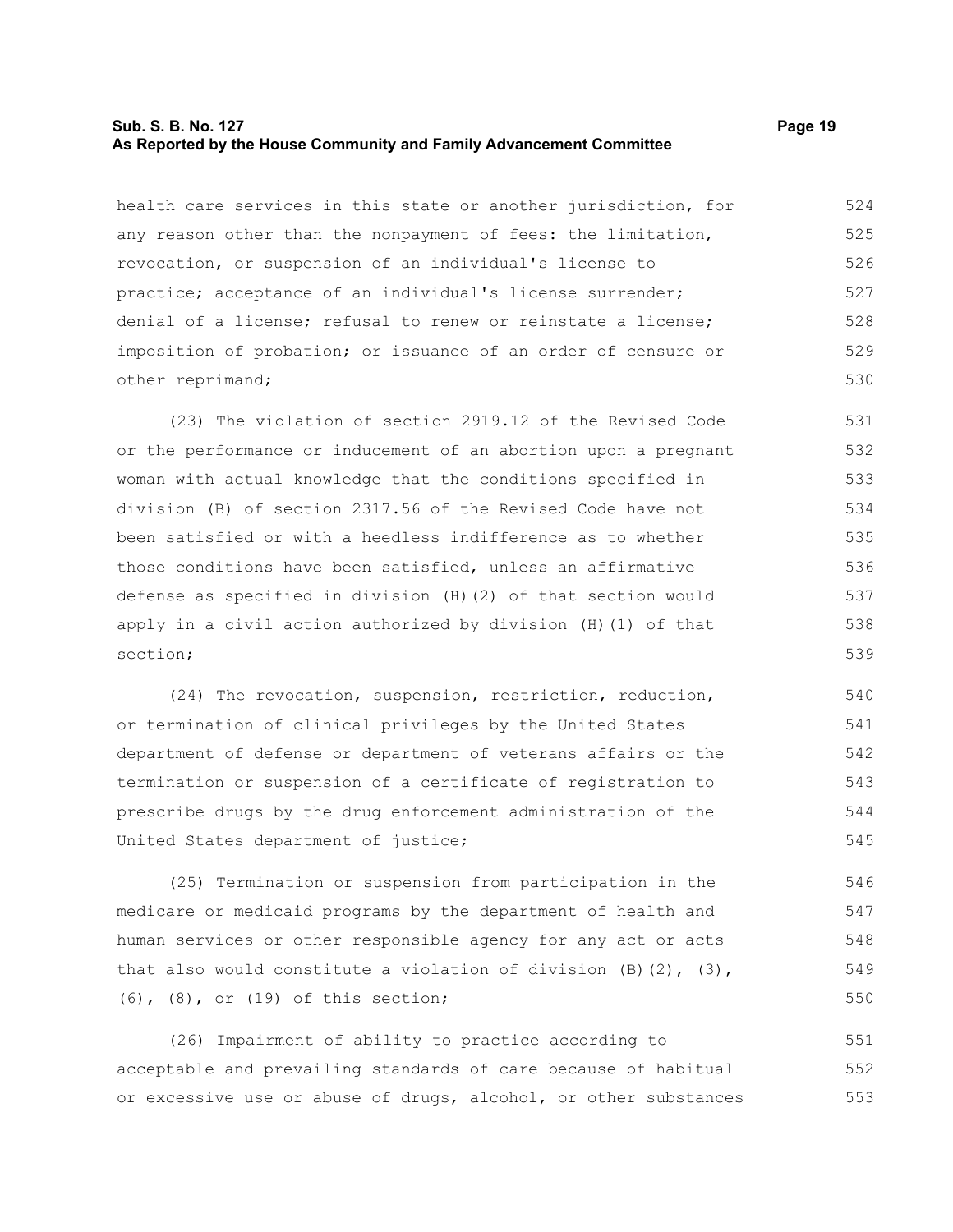## **Sub. S. B. No. 127 Page 20 As Reported by the House Community and Family Advancement Committee**

that impair ability to practice.

For the purposes of this division, any individual authorized to practice by this chapter accepts the privilege of practicing in this state subject to supervision by the board. By filing an application for or holding a certificate to practice under this chapter, an individual shall be deemed to have given consent to submit to a mental or physical examination when ordered to do so by the board in writing, and to have waived all objections to the admissibility of testimony or examination reports that constitute privileged communications. 555 556 557 558 559 560 561 562 563

If it has reason to believe that any individual authorized to practice by this chapter or any applicant for certification to practice suffers such impairment, the board may compel the individual to submit to a mental or physical examination, or both. The expense of the examination is the responsibility of the individual compelled to be examined. Any mental or physical examination required under this division shall be undertaken by a treatment provider or physician who is qualified to conduct the examination and who is chosen by the board. 564 565 566 567 568 569 570 571 572

Failure to submit to a mental or physical examination ordered by the board constitutes an admission of the allegations against the individual unless the failure is due to circumstances beyond the individual's control, and a default and final order may be entered without the taking of testimony or presentation of evidence. If the board determines that the individual's ability to practice is impaired, the board shall suspend the individual's certificate or deny the individual's application and shall require the individual, as a condition for initial, continued, reinstated, or renewed certification to practice, to submit to treatment. 573 574 575 576 577 578 579 580 581 582 583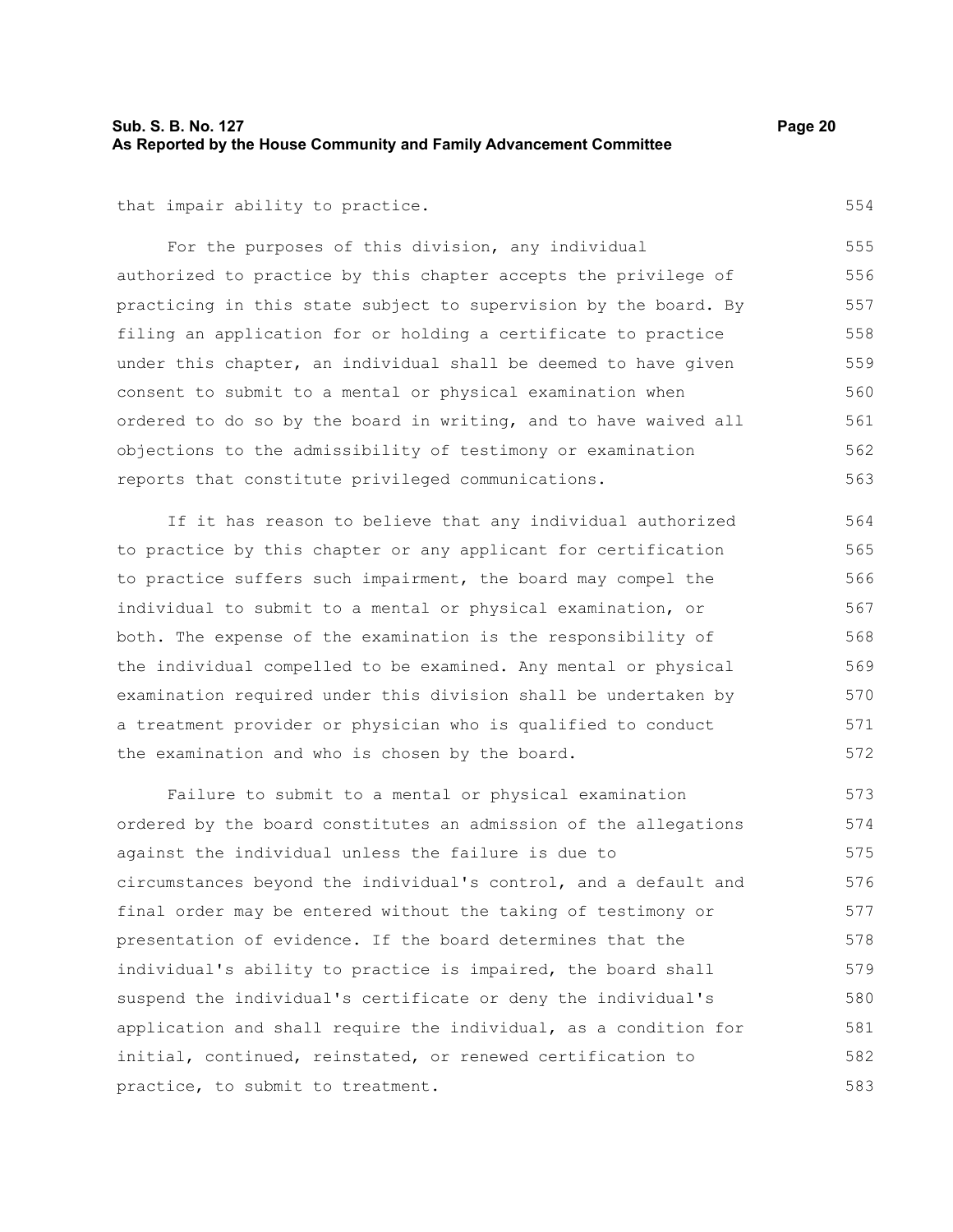## **Sub. S. B. No. 127 Page 21 As Reported by the House Community and Family Advancement Committee**

Before being eligible to apply for reinstatement of a certificate suspended under this division, the impaired practitioner shall demonstrate to the board the ability to resume practice in compliance with acceptable and prevailing standards of care under the provisions of the practitioner's certificate. The demonstration shall include, but shall not be limited to, the following: 584 585 586 587 588 589 590

(a) Certification from a treatment provider approved under section 4731.25 of the Revised Code that the individual has successfully completed any required inpatient treatment; 591 592 593

(b) Evidence of continuing full compliance with an aftercare contract or consent agreement; 594 595

(c) Two written reports indicating that the individual's ability to practice has been assessed and that the individual has been found capable of practicing according to acceptable and prevailing standards of care. The reports shall be made by individuals or providers approved by the board for making the assessments and shall describe the basis for their determination. 596 597 598 599 600 601 602

The board may reinstate a certificate suspended under this division after that demonstration and after the individual has entered into a written consent agreement. 603 604 605

When the impaired practitioner resumes practice, the board shall require continued monitoring of the individual. The monitoring shall include, but not be limited to, compliance with the written consent agreement entered into before reinstatement or with conditions imposed by board order after a hearing, and, upon termination of the consent agreement, submission to the board for at least two years of annual written progress reports 606 607 608 609 610 611 612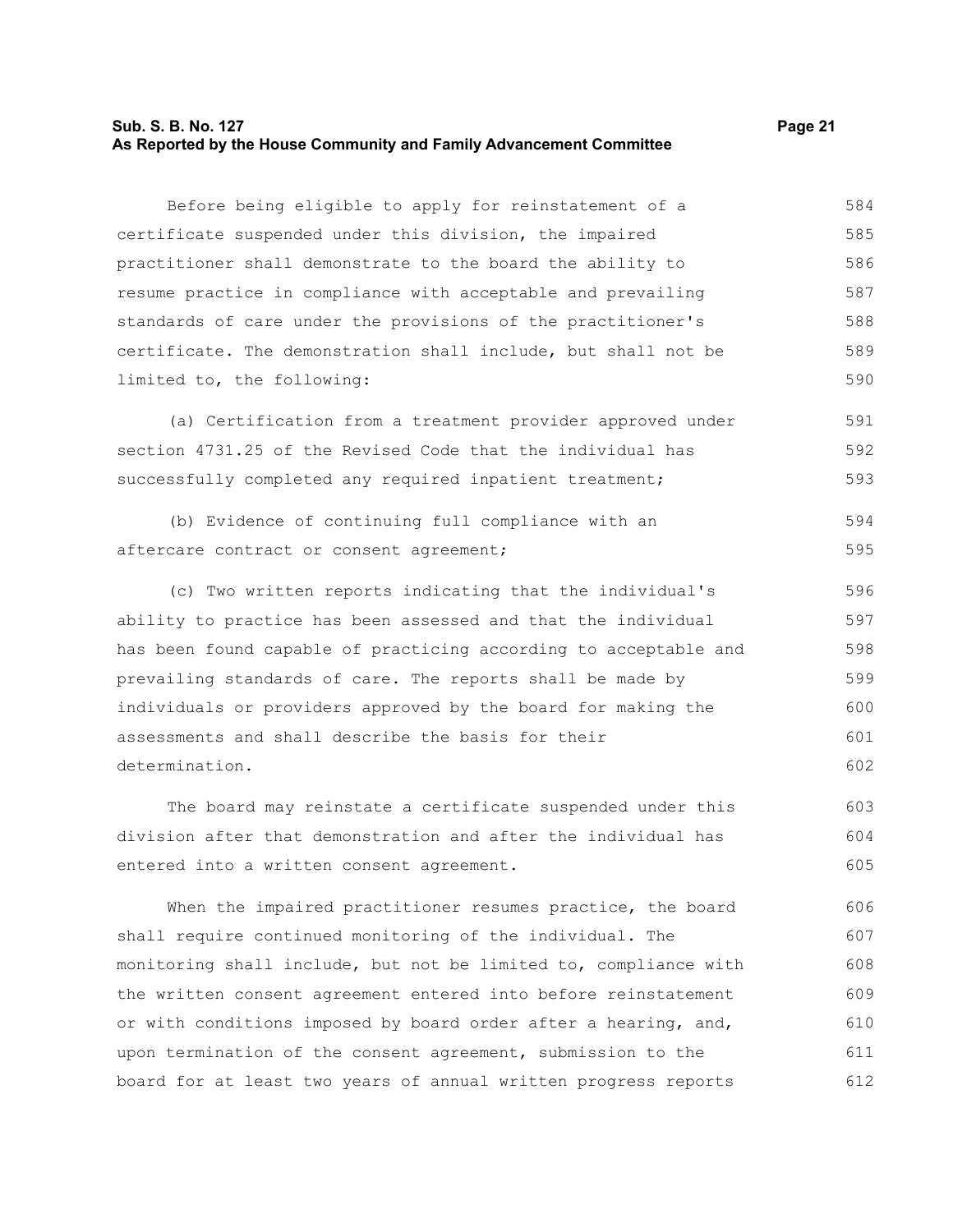## **Sub. S. B. No. 127 Page 22 As Reported by the House Community and Family Advancement Committee**

maintained sobriety.

made under penalty of perjury stating whether the individual has

(27) A second or subsequent violation of section 4731.66 or 4731.69 of the Revised Code; 615 616

(28) Except as provided in division (N) of this section: 617

(a) Waiving the payment of all or any part of a deductible or copayment that a patient, pursuant to a health insurance or health care policy, contract, or plan that covers the individual's services, otherwise would be required to pay if the waiver is used as an enticement to a patient or group of patients to receive health care services from that individual; 618 619 620 621 622 623

(b) Advertising that the individual will waive the payment of all or any part of a deductible or copayment that a patient, pursuant to a health insurance or health care policy, contract, or plan that covers the individual's services, otherwise would be required to pay. 624 625 626 627 628

(29) Failure to use universal blood and body fluid precautions established by rules adopted under section 4731.051 of the Revised Code; 629 630 631

(30) Failure to provide notice to, and receive acknowledgment of the notice from, a patient when required by section 4731.143 of the Revised Code prior to providing nonemergency professional services, or failure to maintain that notice in the patient's file; 632 633 634 635 636

(31) Failure of a physician supervising a physician assistant to maintain supervision in accordance with the requirements of Chapter 4730. of the Revised Code and the rules adopted under that chapter; 637 638 639 640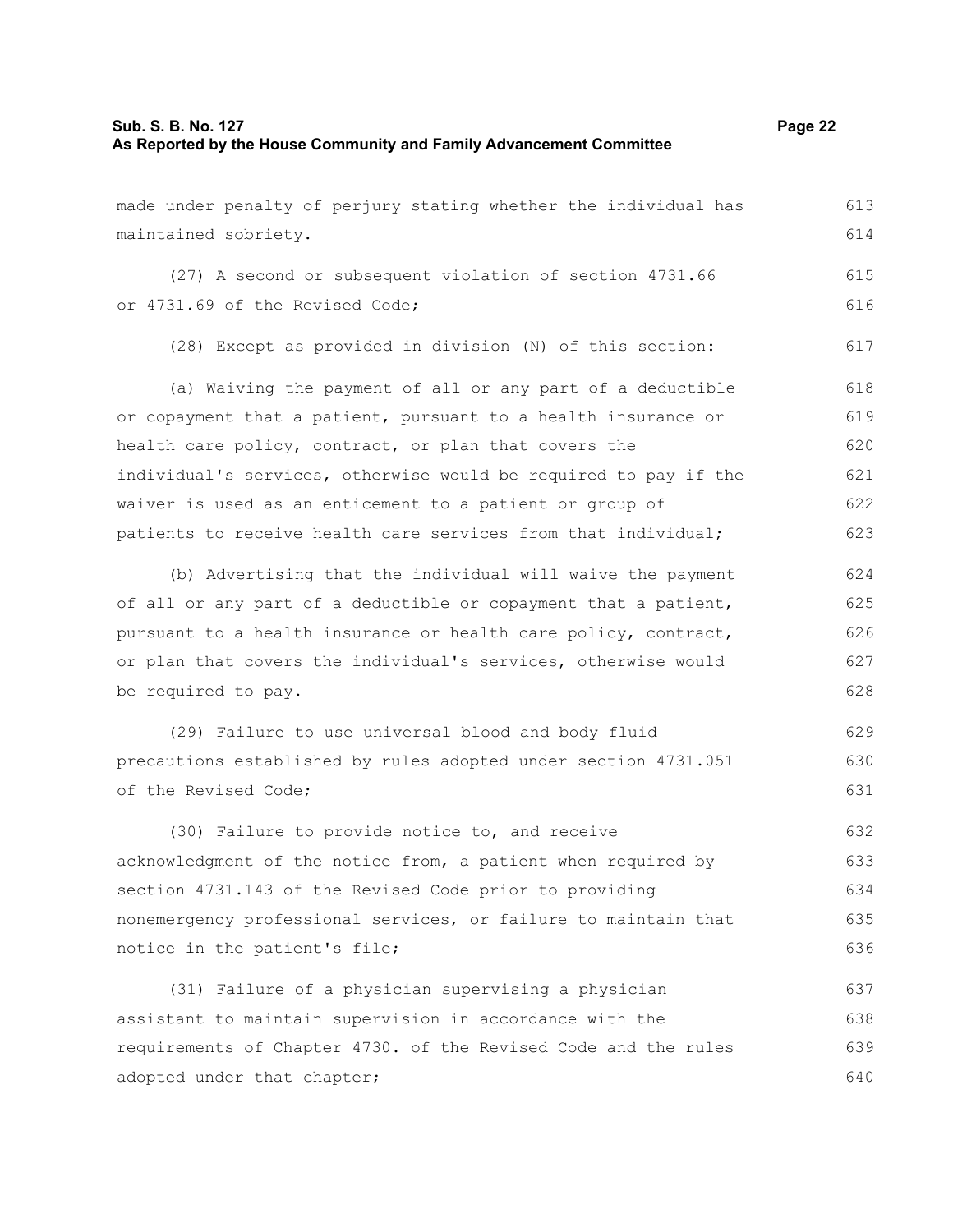## **Sub. S. B. No. 127 Page 23 As Reported by the House Community and Family Advancement Committee**

(32) Failure of a physician or podiatrist to enter into a standard care arrangement with a clinical nurse specialist, certified nurse-midwife, or certified nurse practitioner with whom the physician or podiatrist is in collaboration pursuant to section 4731.27 of the Revised Code or failure to fulfill the responsibilities of collaboration after entering into a standard care arrangement; 641 642 643 644 645 646 647

(33) Failure to comply with the terms of a consult agreement entered into with a pharmacist pursuant to section 4729.39 of the Revised Code; 648 649 650

(34) Failure to cooperate in an investigation conducted by the board under division (F) of this section, including failure to comply with a subpoena or order issued by the board or failure to answer truthfully a question presented by the board in an investigative interview, an investigative office conference, at a deposition, or in written interrogatories, except that failure to cooperate with an investigation shall not constitute grounds for discipline under this section if a court of competent jurisdiction has issued an order that either quashes a subpoena or permits the individual to withhold the testimony or evidence in issue; 651 652 653 654 655 656 657 658 659 660 661

(35) Failure to supervise an oriental medicine practitioner or acupuncturist in accordance with Chapter 4762. of the Revised Code and the board's rules for providing that supervision; 662 663 664 665

(36) Failure to supervise an anesthesiologist assistant in accordance with Chapter 4760. of the Revised Code and the board's rules for supervision of an anesthesiologist assistant; 666 667 668

(37) Assisting suicide, as defined in section 3795.01 of 669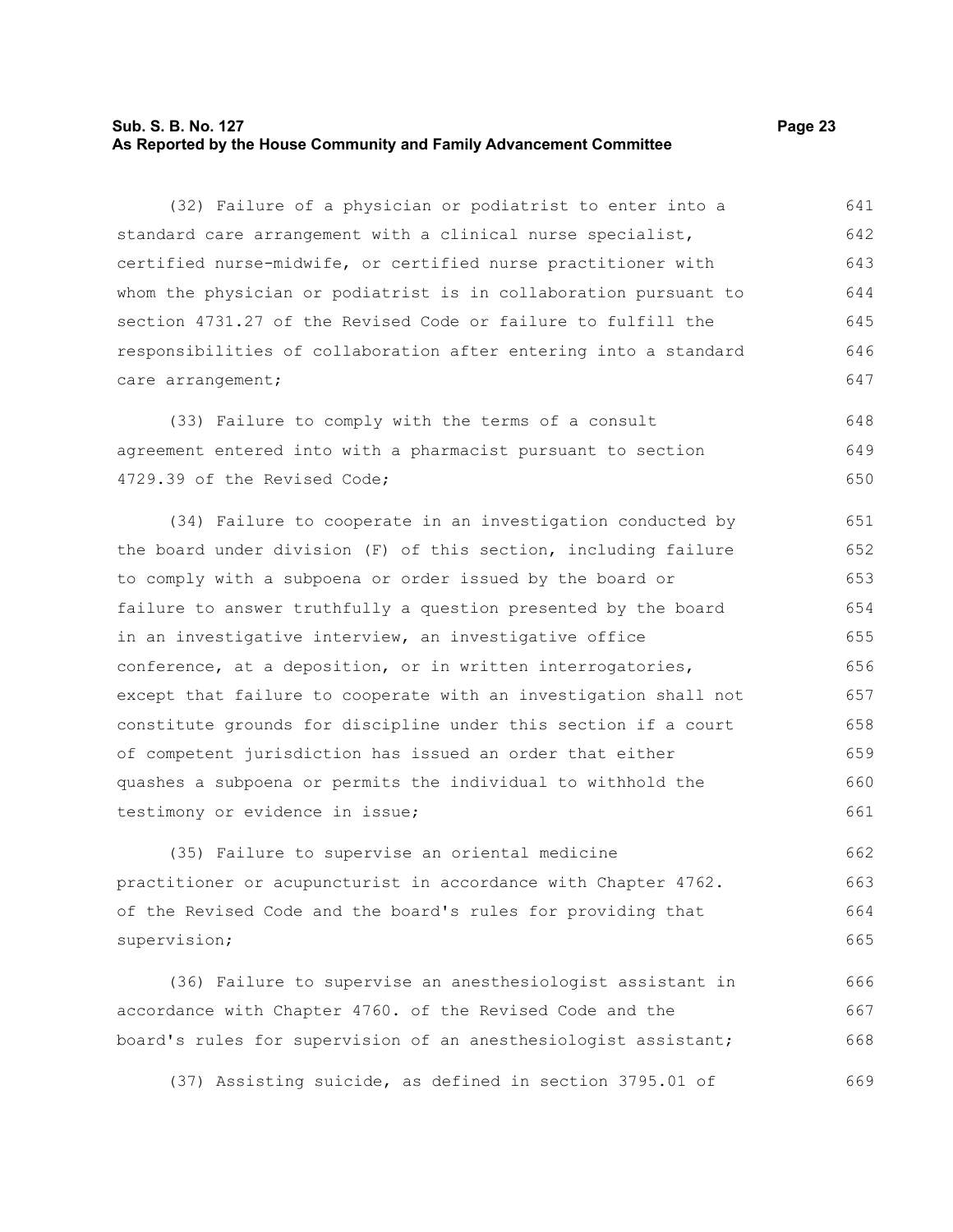| Sub. S. B. No. 127                                                  | Page 24 |
|---------------------------------------------------------------------|---------|
| As Reported by the House Community and Family Advancement Committee |         |

the Revised Code;

670

(38) Failure to comply with the requirements of section 2317.561 of the Revised Code; 671 672

(39) Failure to supervise a radiologist assistant in accordance with Chapter 4774. of the Revised Code and the board's rules for supervision of radiologist assistants; 673 674 675

(40) Performing or inducing an abortion at an office or facility with knowledge that the office or facility fails to post the notice required under section 3701.791 of the Revised Code; 676 677 678 679

(41) Failure to comply with the standards and procedures established in rules under section 4731.054 of the Revised Code for the operation of or the provision of care at a pain management clinic; 680 681 682 683

(42) Failure to comply with the standards and procedures established in rules under section 4731.054 of the Revised Code for providing supervision, direction, and control of individuals at a pain management clinic;

(43) Failure to comply with the requirements of section 4729.79 or 4731.055 of the Revised Code, unless the state board of pharmacy no longer maintains a drug database pursuant to section 4729.75 of the Revised Code; 688 689 690 691

(44) Failure to comply with the requirements of section 2919.171, 2919.202, or 2919.203 of the Revised Code or failure to submit to the department of health in accordance with a court order a complete report as described in section 2919.171 or 2919.202 of the Revised Code; 692 693 694 695 696

(45) Practicing at a facility that is subject to licensure 697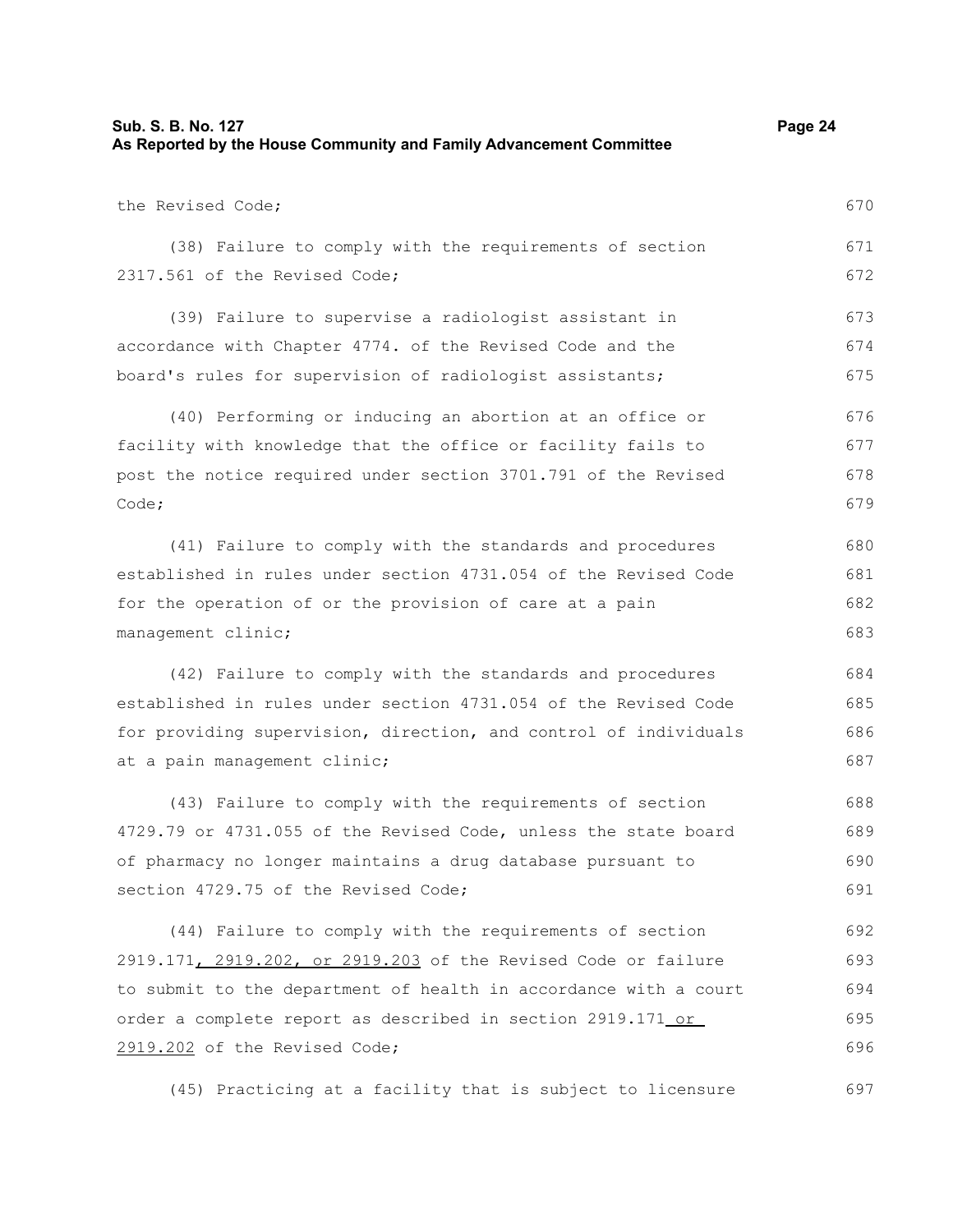## **Sub. S. B. No. 127 Page 25 As Reported by the House Community and Family Advancement Committee**

as a category III terminal distributor of dangerous drugs with a

pain management clinic classification unless the person operating the facility has obtained and maintains the license with the classification; (46) Owning a facility that is subject to licensure as a category III terminal distributor of dangerous drugs with a pain management clinic classification unless the facility is licensed with the classification: (47) Failure to comply with the requirement regarding maintaining notes described in division (B) of section 2919.191 of the Revised Code or failure to satisfy the requirements of section 2919.191 of the Revised Code prior to performing or inducing an abortion upon a pregnant woman; (48) Failure to comply with the requirements in section 3719.061 of the Revised Code before issuing for a minor a prescription for an opioid analgesic, as defined in section 3719.01 of the Revised Code; (49) Failure to comply with the requirements of section 699 700 701 702 703 704 705 706 707 708 709 710 711 712 713 714 715

4731.30 of the Revised Code or rules adopted under section 4731.301 of the Revised Code when recommending treatment with medical marijuana. 716 717 718

(C) Disciplinary actions taken by the board under divisions (A) and (B) of this section shall be taken pursuant to an adjudication under Chapter 119. of the Revised Code, except that in lieu of an adjudication, the board may enter into a consent agreement with an individual to resolve an allegation of a violation of this chapter or any rule adopted under it. A consent agreement, when ratified by an affirmative vote of not fewer than six members of the board, shall constitute the 719 720 721 722 723 724 725 726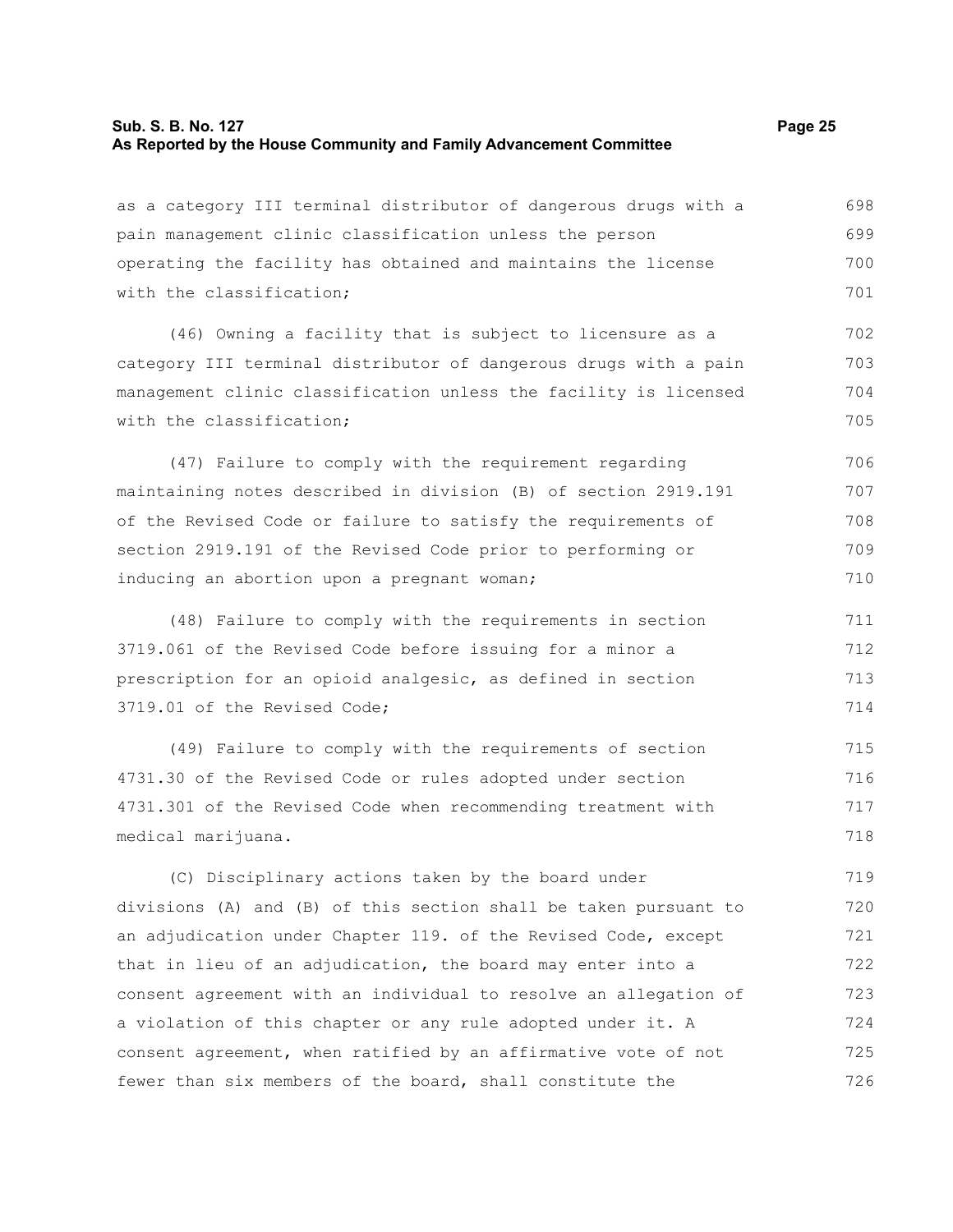## **Sub. S. B. No. 127 Page 26 As Reported by the House Community and Family Advancement Committee**

findings and order of the board with respect to the matter addressed in the agreement. If the board refuses to ratify a consent agreement, the admissions and findings contained in the consent agreement shall be of no force or effect. 727 728 729 730

A telephone conference call may be utilized for ratification of a consent agreement that revokes or suspends an individual's certificate to practice or certificate to recommend. The telephone conference call shall be considered a special meeting under division (F) of section 121.22 of the Revised Code. 731 732 733 734 735 736

If the board takes disciplinary action against an individual under division (B) of this section for a second or subsequent plea of guilty to, or judicial finding of guilt of, a violation of section 2919.123 of the Revised Code, the disciplinary action shall consist of a suspension of the individual's certificate to practice for a period of at least one year or, if determined appropriate by the board, a more serious sanction involving the individual's certificate to practice. Any consent agreement entered into under this division with an individual that pertains to a second or subsequent plea of guilty to, or judicial finding of guilt of, a violation of that section shall provide for a suspension of the individual's certificate to practice for a period of at least one year or, if determined appropriate by the board, a more serious sanction involving the individual's certificate to practice. 737 738 739 740 741 742 743 744 745 746 747 748 749 750 751

(D) For purposes of divisions  $(B)(10)$ ,  $(12)$ , and  $(14)$  of this section, the commission of the act may be established by a finding by the board, pursuant to an adjudication under Chapter 119. of the Revised Code, that the individual committed the act. The board does not have jurisdiction under those divisions if 752 753 754 755 756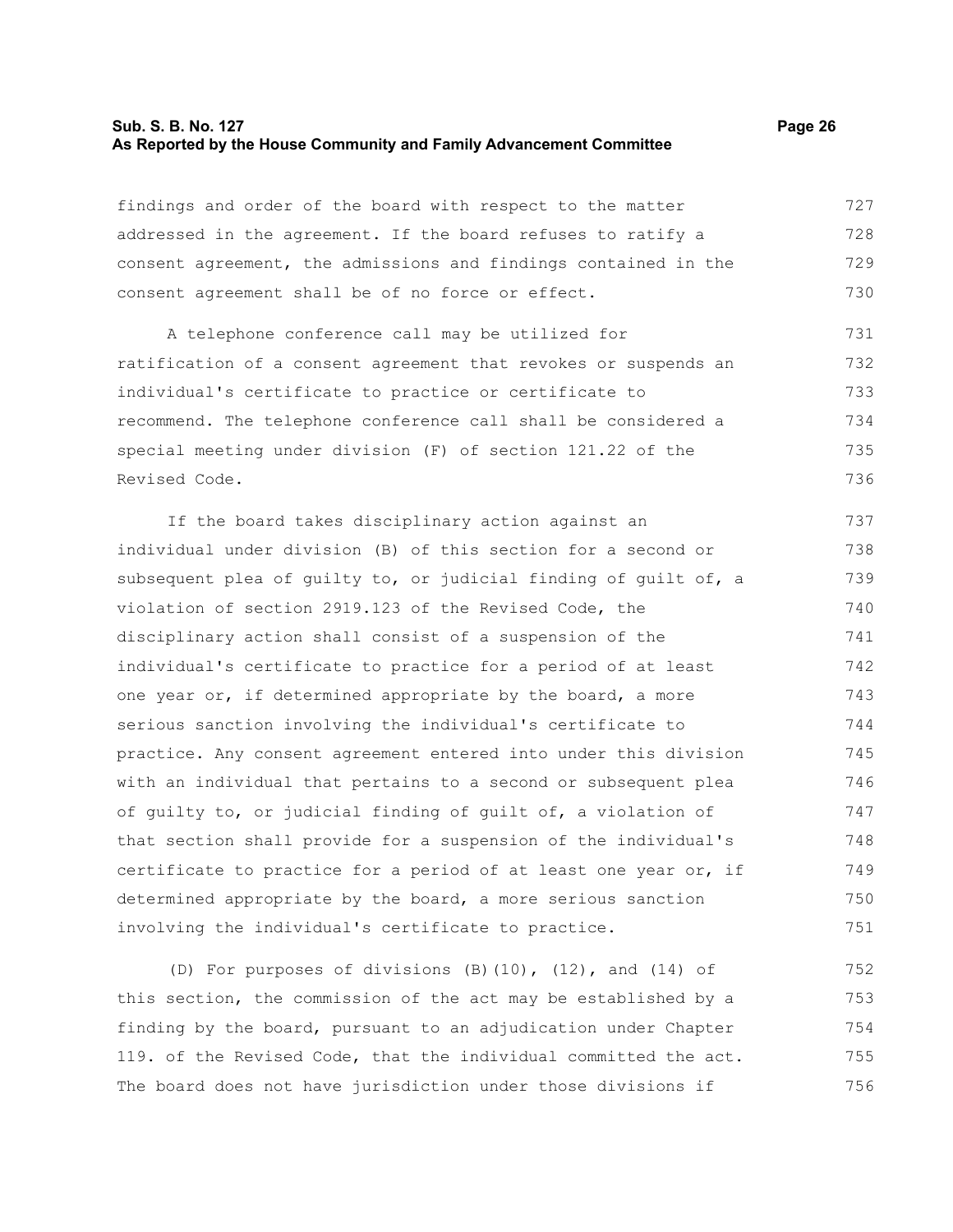## **Sub. S. B. No. 127 Page 27 As Reported by the House Community and Family Advancement Committee**

the trial court renders a final judgment in the individual's favor and that judgment is based upon an adjudication on the merits. The board has jurisdiction under those divisions if the trial court issues an order of dismissal upon technical or procedural grounds. 757 758 759 760 761

(E) The sealing of conviction records by any court shall have no effect upon a prior board order entered under this section or upon the board's jurisdiction to take action under this section if, based upon a plea of guilty, a judicial finding of guilt, or a judicial finding of eligibility for intervention in lieu of conviction, the board issued a notice of opportunity for a hearing prior to the court's order to seal the records. The board shall not be required to seal, destroy, redact, or otherwise modify its records to reflect the court's sealing of conviction records. 762 763 764 765 766 767 768 769 770 771

(F)(1) The board shall investigate evidence that appears to show that a person has violated any provision of this chapter or any rule adopted under it. Any person may report to the board in a signed writing any information that the person may have that appears to show a violation of any provision of this chapter or any rule adopted under it. In the absence of bad faith, any person who reports information of that nature or who testifies before the board in any adjudication conducted under Chapter 119. of the Revised Code shall not be liable in damages in a civil action as a result of the report or testimony. Each complaint or allegation of a violation received by the board shall be assigned a case number and shall be recorded by the board. 772 773 774 775 776 777 778 779 780 781 782 783 784

(2) Investigations of alleged violations of this chapter or any rule adopted under it shall be supervised by the 785 786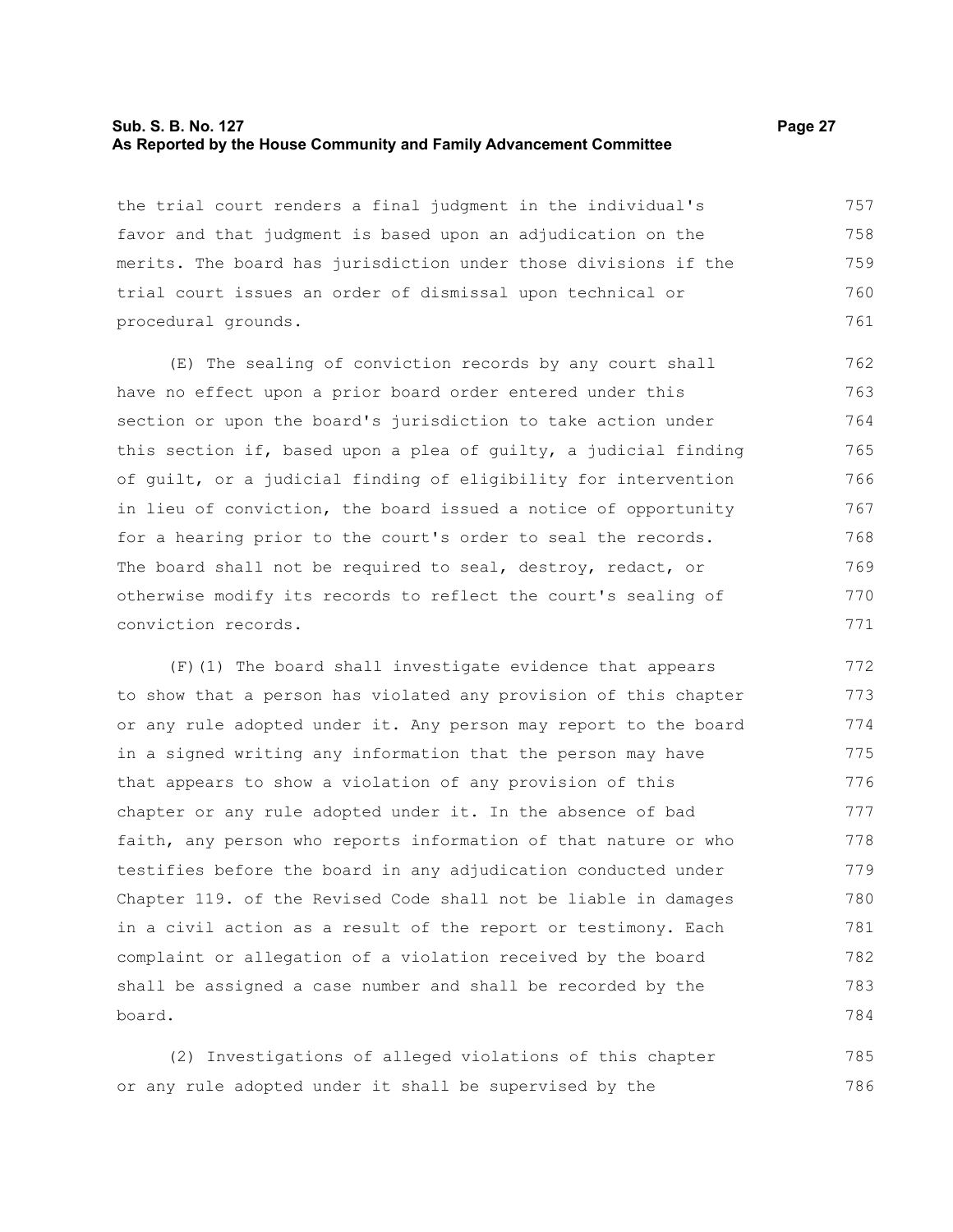## **Sub. S. B. No. 127 Page 28 As Reported by the House Community and Family Advancement Committee**

supervising member elected by the board in accordance with section 4731.02 of the Revised Code and by the secretary as provided in section 4731.39 of the Revised Code. The president may designate another member of the board to supervise the investigation in place of the supervising member. No member of the board who supervises the investigation of a case shall participate in further adjudication of the case. 787 788 789 790 791 792 793

(3) In investigating a possible violation of this chapter or any rule adopted under this chapter, or in conducting an inspection under division (E) of section 4731.054 of the Revised Code, the board may question witnesses, conduct interviews, administer oaths, order the taking of depositions, inspect and copy any books, accounts, papers, records, or documents, issue subpoenas, and compel the attendance of witnesses and production of books, accounts, papers, records, documents, and testimony, except that a subpoena for patient record information shall not be issued without consultation with the attorney general's office and approval of the secretary and supervising member of the board. 794 795 796 797 798 799 800 801 802 803 804 805

(a) Before issuance of a subpoena for patient record information, the secretary and supervising member shall determine whether there is probable cause to believe that the complaint filed alleges a violation of this chapter or any rule adopted under it and that the records sought are relevant to the alleged violation and material to the investigation. The subpoena may apply only to records that cover a reasonable period of time surrounding the alleged violation. 806 807 808 809 810 811 812 813

(b) On failure to comply with any subpoena issued by the board and after reasonable notice to the person being subpoenaed, the board may move for an order compelling the 814 815 816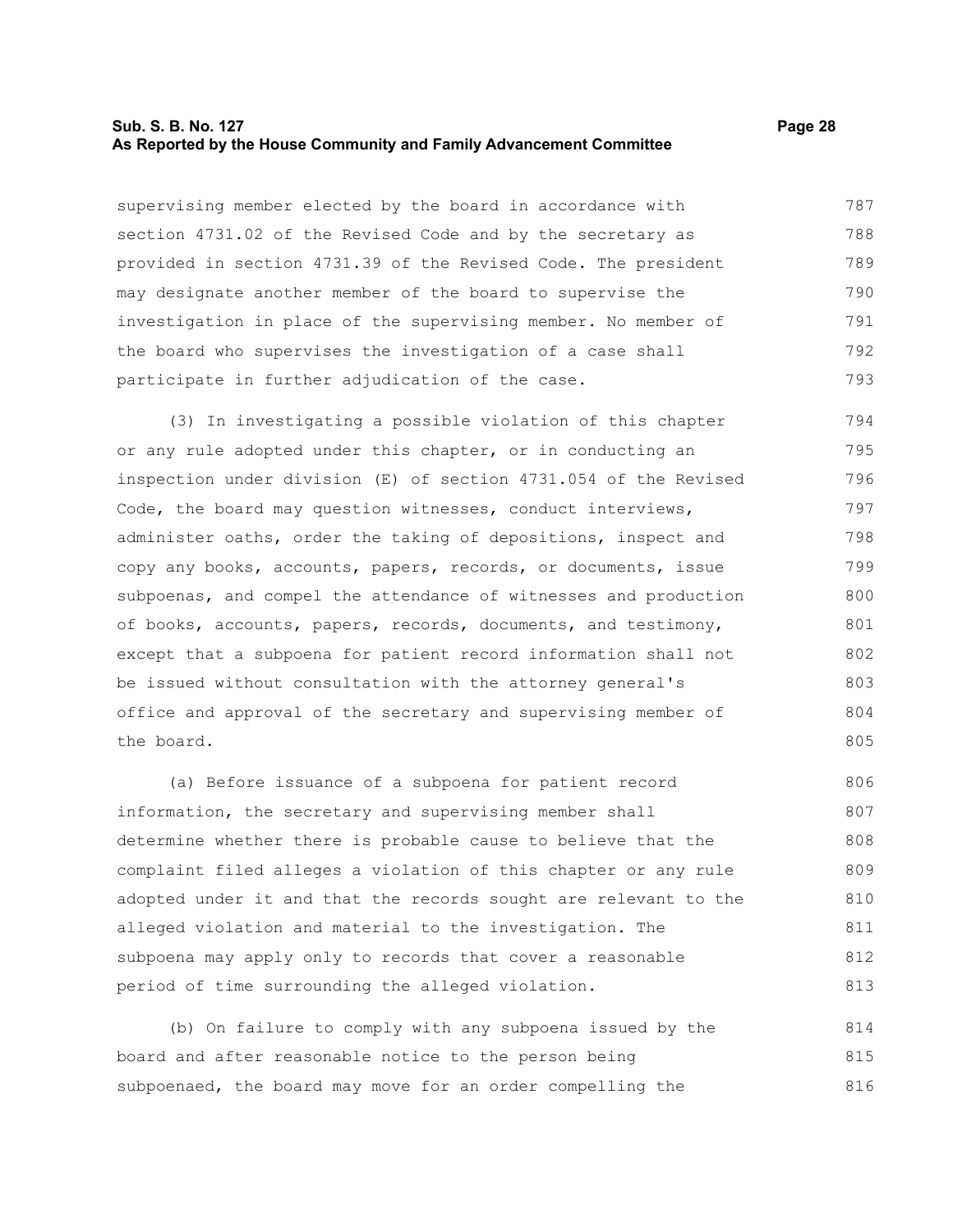## **Sub. S. B. No. 127 Page 29 As Reported by the House Community and Family Advancement Committee**

production of persons or records pursuant to the Rules of Civil Procedure. 817 818

(c) A subpoena issued by the board may be served by a sheriff, the sheriff's deputy, or a board employee designated by the board. Service of a subpoena issued by the board may be made by delivering a copy of the subpoena to the person named therein, reading it to the person, or leaving it at the person's usual place of residence, usual place of business, or address on file with the board. When serving a subpoena to an applicant for or the holder of a certificate issued under this chapter, service of the subpoena may be made by certified mail, return receipt requested, and the subpoena shall be deemed served on the date delivery is made or the date the person refuses to accept delivery. If the person being served refuses to accept the subpoena or is not located, service may be made to an attorney who notifies the board that the attorney is representing the person. 820 821 822 823 824 825 826 827 828 829 830 831 832 833

(d) A sheriff's deputy who serves a subpoena shall receive the same fees as a sheriff. Each witness who appears before the board in obedience to a subpoena shall receive the fees and mileage provided for under section 119.094 of the Revised Code. 834 835 836 837

(4) All hearings, investigations, and inspections of the board shall be considered civil actions for the purposes of section 2305.252 of the Revised Code. 838 839 840

(5) A report required to be submitted to the board under this chapter, a complaint, or information received by the board pursuant to an investigation or pursuant to an inspection under division (E) of section 4731.054 of the Revised Code is confidential and not subject to discovery in any civil action. 841 842 843 844 845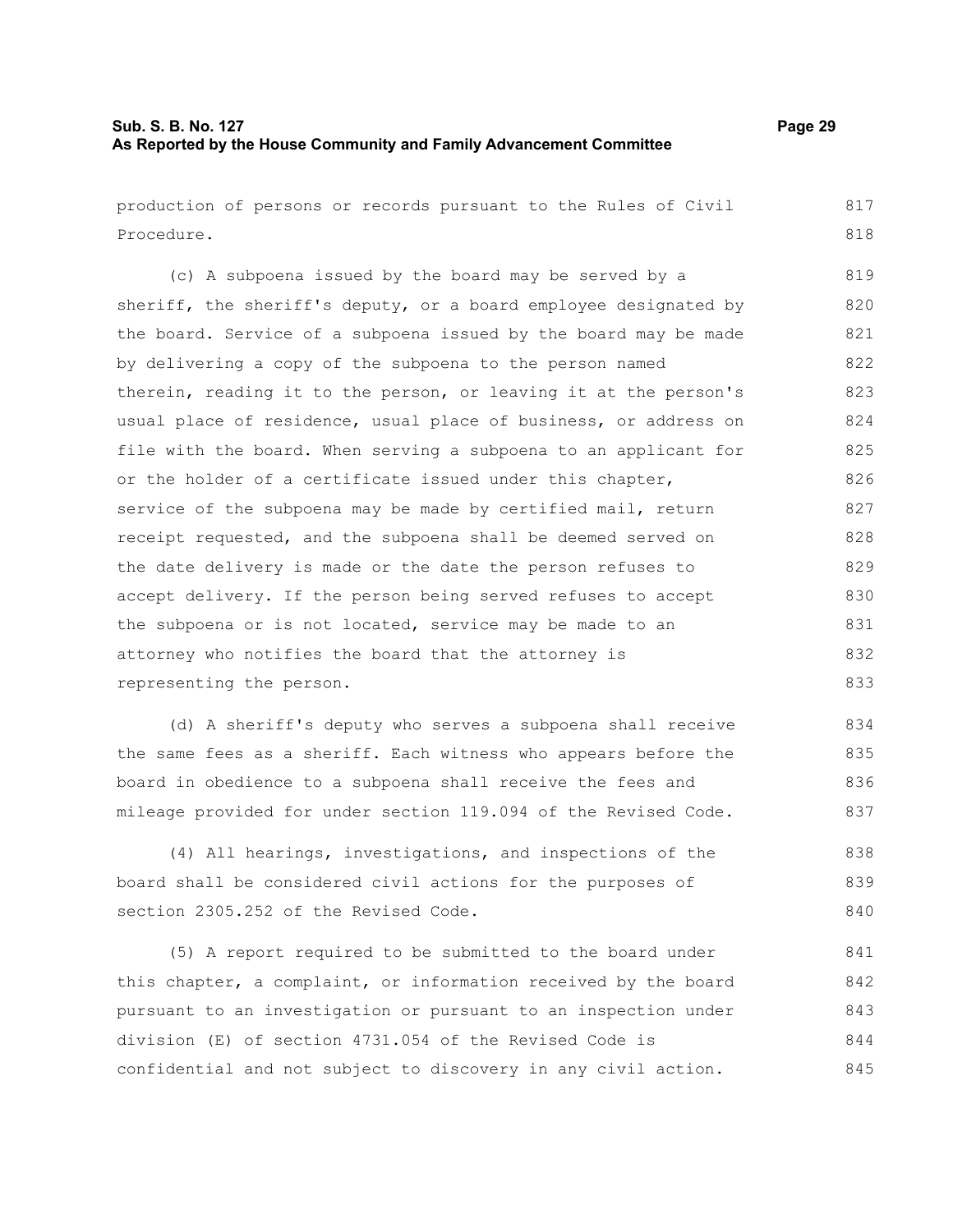## **Sub. S. B. No. 127 Page 30 As Reported by the House Community and Family Advancement Committee**

The board shall conduct all investigations or inspections and proceedings in a manner that protects the confidentiality of patients and persons who file complaints with the board. The board shall not make public the names or any other identifying information about patients or complainants unless proper consent is given or, in the case of a patient, a waiver of the patient privilege exists under division (B) of section 2317.02 of the Revised Code, except that consent or a waiver of that nature is not required if the board possesses reliable and substantial evidence that no bona fide physician-patient relationship exists. 846 847 848 849 850 851 852 853 854 855 856

The board may share any information it receives pursuant to an investigation or inspection, including patient records and patient record information, with law enforcement agencies, other licensing boards, and other governmental agencies that are prosecuting, adjudicating, or investigating alleged violations of statutes or administrative rules. An agency or board that receives the information shall comply with the same requirements regarding confidentiality as those with which the state medical board must comply, notwithstanding any conflicting provision of the Revised Code or procedure of the agency or board that applies when it is dealing with other information in its possession. In a judicial proceeding, the information may be admitted into evidence only in accordance with the Rules of Evidence, but the court shall require that appropriate measures are taken to ensure that confidentiality is maintained with respect to any part of the information that contains names or other identifying information about patients or complainants whose confidentiality was protected by the state medical board when the information was in the board's possession. Measures to ensure confidentiality that may be taken by the court include 857 858 859 860 861 862 863 864 865 866 867 868 869 870 871 872 873 874 875 876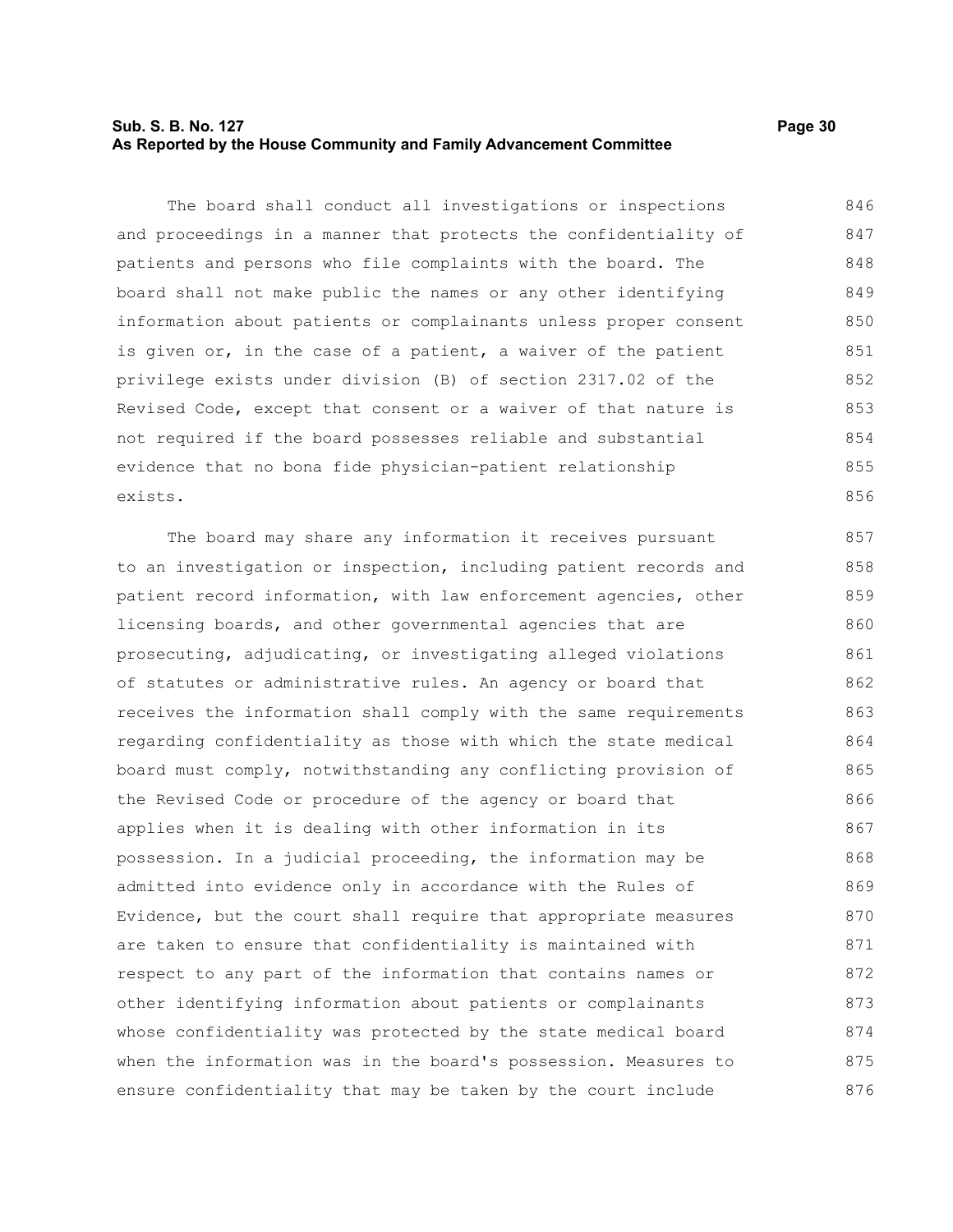| sealing its records or deleting specific information from its    | 877 |
|------------------------------------------------------------------|-----|
| records.                                                         | 878 |
| (6) On a quarterly basis, the board shall prepare a report       | 879 |
| that documents the disposition of all cases during the preceding | 880 |
| three months. The report shall contain the following information | 881 |
| for each case with which the board has completed its activities: | 882 |
| (a) The case number assigned to the complaint or alleged         | 883 |
| violation;                                                       | 884 |
| (b) The type of certificate to practice, if any, held by         | 885 |
| the individual against whom the complaint is directed;           | 886 |
| (c) A description of the allegations contained in the            | 887 |
| complaint;                                                       | 888 |
| (d) The disposition of the case.                                 | 889 |
| The report shall state how many cases are still pending          | 890 |
| and shall be prepared in a manner that protects the identity of  | 891 |
| each person involved in each case. The report shall be a public  | 892 |
| record under section 149.43 of the Revised Code.                 | 893 |
| (G) If the secretary and supervising member determine both       | 894 |
| of the following, they may recommend that the board suspend an   | 895 |
| individual's certificate to practice or certificate to recommend | 896 |
| without a prior hearing:                                         | 897 |
| (1) That there is clear and convincing evidence that an          | 898 |
| individual has violated division (B) of this section;            | 899 |
| (2) That the individual's continued practice presents a          | 900 |
| danger of immediate and serious harm to the public.              | 901 |
| Written allegations shall be prepared for consideration by       | 902 |
| the board. The board, upon review of those allegations and by an | 903 |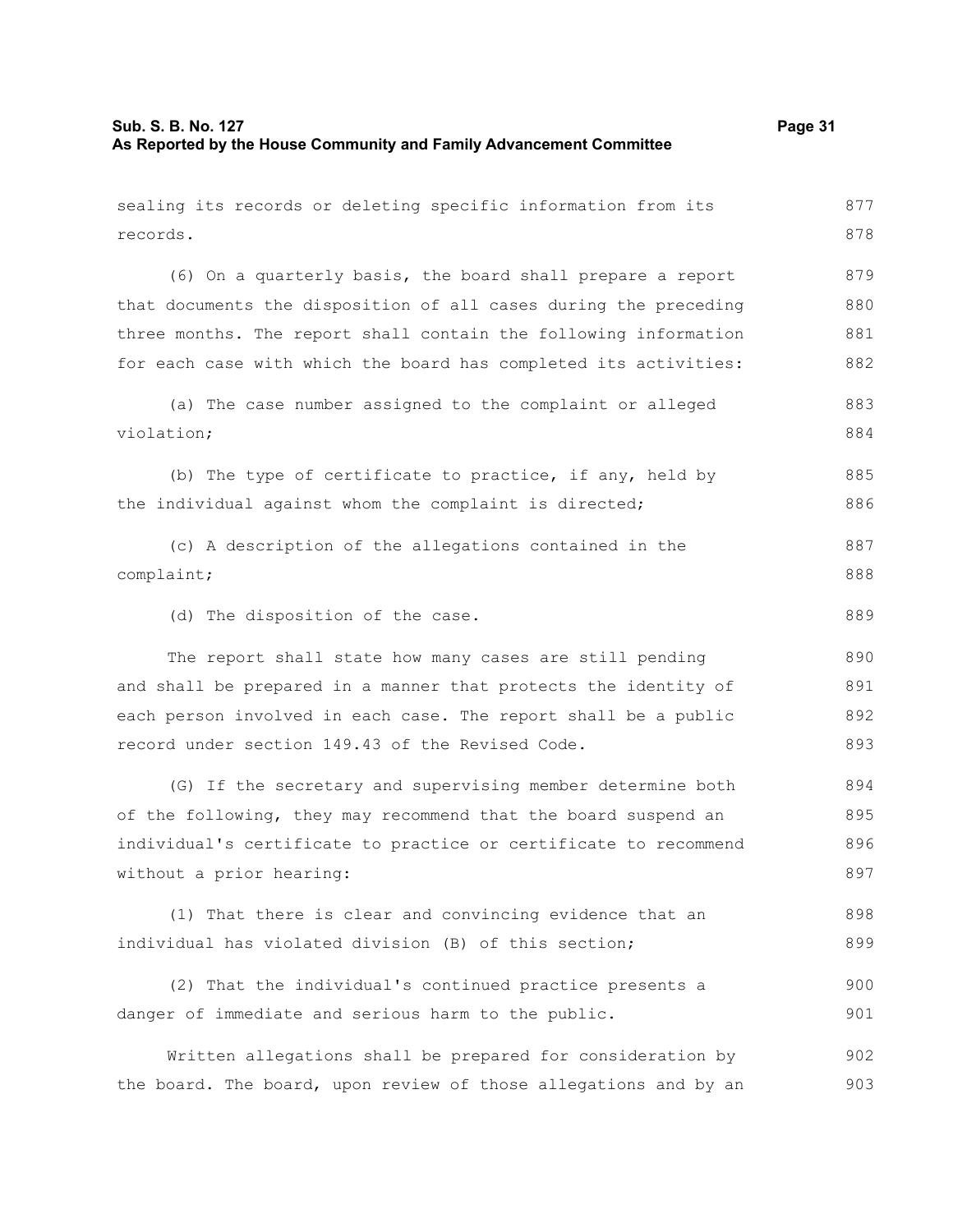## **Sub. S. B. No. 127 Page 32 As Reported by the House Community and Family Advancement Committee**

affirmative vote of not fewer than six of its members, excluding the secretary and supervising member, may suspend a certificate without a prior hearing. A telephone conference call may be utilized for reviewing the allegations and taking the vote on the summary suspension. 904 905 906 907 908

The board shall issue a written order of suspension by certified mail or in person in accordance with section 119.07 of the Revised Code. The order shall not be subject to suspension by the court during pendency of any appeal filed under section 119.12 of the Revised Code. If the individual subject to the summary suspension requests an adjudicatory hearing by the board, the date set for the hearing shall be within fifteen days, but not earlier than seven days, after the individual requests the hearing, unless otherwise agreed to by both the board and the individual. 909 910 911 912 913 914 915 916 917 918

Any summary suspension imposed under this division shall remain in effect, unless reversed on appeal, until a final adjudicative order issued by the board pursuant to this section and Chapter 119. of the Revised Code becomes effective. The board shall issue its final adjudicative order within seventyfive days after completion of its hearing. A failure to issue the order within seventy-five days shall result in dissolution of the summary suspension order but shall not invalidate any subsequent, final adjudicative order. 919 920 921 922 923 924 925 926 927

(H) If the board takes action under division  $(B)$ (9), (11), or (13) of this section and the judicial finding of guilt, guilty plea, or judicial finding of eligibility for intervention in lieu of conviction is overturned on appeal, upon exhaustion of the criminal appeal, a petition for reconsideration of the order may be filed with the board along with appropriate court 928 929 930 931 932 933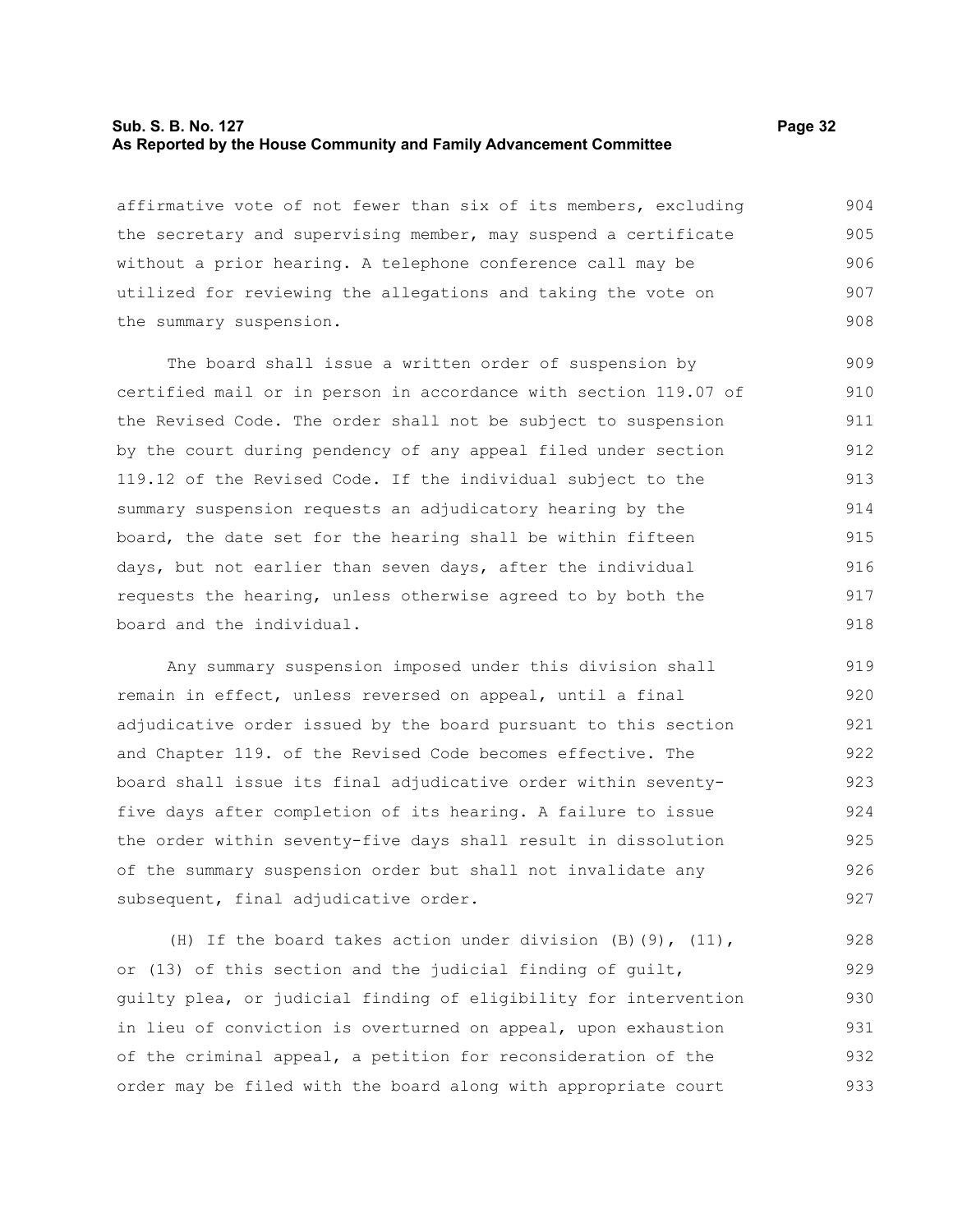## **Sub. S. B. No. 127 Page 33 As Reported by the House Community and Family Advancement Committee**

documents. Upon receipt of a petition of that nature and supporting court documents, the board shall reinstate the individual's certificate to practice. The board may then hold an adjudication under Chapter 119. of the Revised Code to determine whether the individual committed the act in question. Notice of an opportunity for a hearing shall be given in accordance with Chapter 119. of the Revised Code. If the board finds, pursuant to an adjudication held under this division, that the individual committed the act or if no hearing is requested, the board may order any of the sanctions identified under division (B) of this section. 934 935 936 937 938 939 940 941 942 943 944

(I) The certificate to practice issued to an individual under this chapter and the individual's practice in this state are automatically suspended as of the date of the individual's second or subsequent plea of guilty to, or judicial finding of guilt of, a violation of section 2919.123 of the Revised Code. In addition, the certificate to practice or certificate to recommend issued to an individual under this chapter and the individual's practice in this state are automatically suspended as of the date the individual pleads guilty to, is found by a judge or jury to be guilty of, or is subject to a judicial finding of eligibility for intervention in lieu of conviction in this state or treatment or intervention in lieu of conviction in another jurisdiction for any of the following criminal offenses in this state or a substantially equivalent criminal offense in another jurisdiction: aggravated murder, murder, voluntary manslaughter, felonious assault, kidnapping, rape, sexual battery, gross sexual imposition, aggravated arson, aggravated robbery, or aggravated burglary. Continued practice after suspension shall be considered practicing without a certificate. 945 946 947 948 949 950 951 952 953 954 955 956 957 958 959 960 961 962 963

The board shall notify the individual subject to the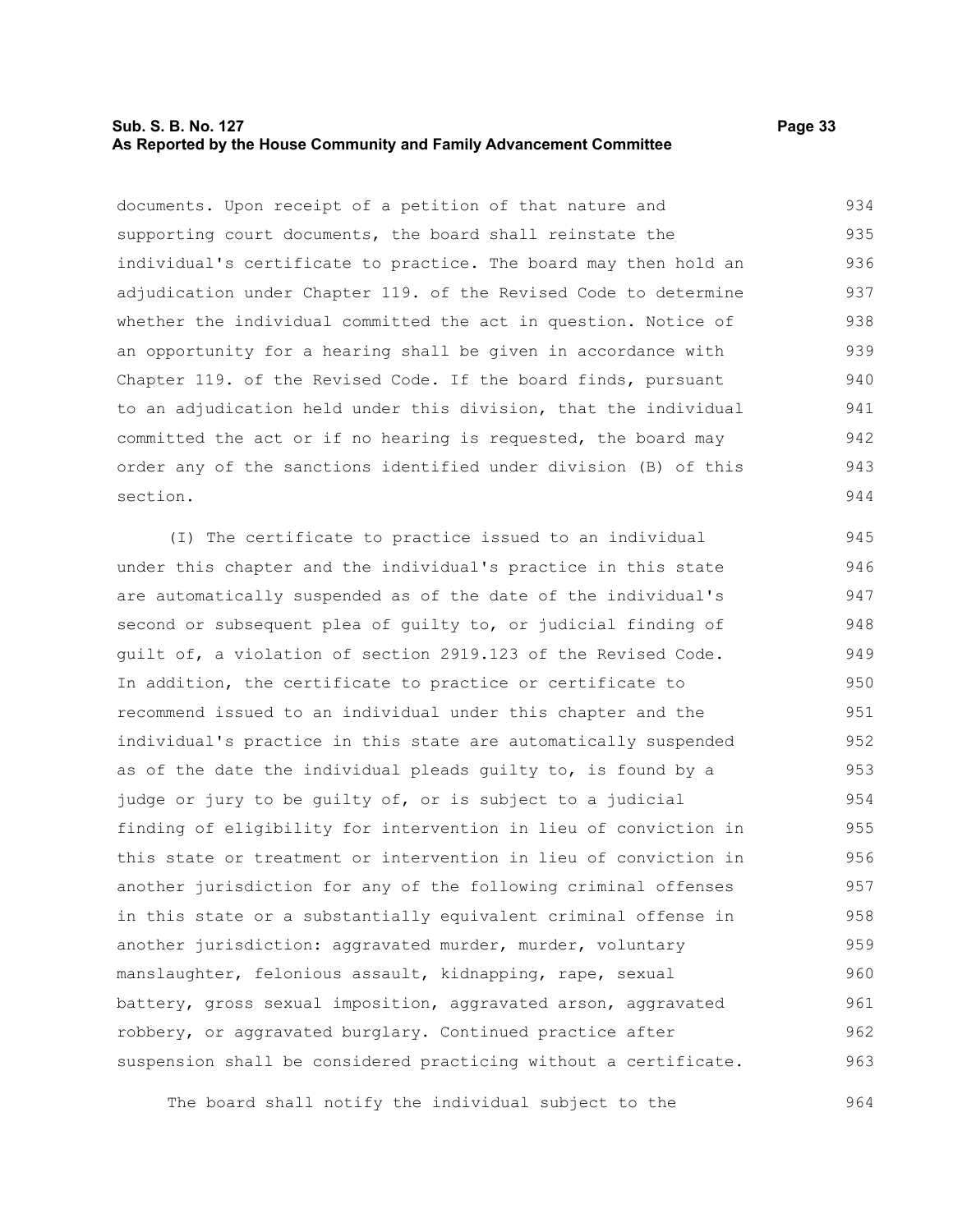## **Sub. S. B. No. 127 Page 34 As Reported by the House Community and Family Advancement Committee**

suspension by certified mail or in person in accordance with section 119.07 of the Revised Code. If an individual whose certificate is automatically suspended under this division fails to make a timely request for an adjudication under Chapter 119. of the Revised Code, the board shall do whichever of the following is applicable: 965 966 967 968 969 970

(1) If the automatic suspension under this division is for a second or subsequent plea of guilty to, or judicial finding of guilt of, a violation of section 2919.123 of the Revised Code, the board shall enter an order suspending the individual's certificate to practice for a period of at least one year or, if determined appropriate by the board, imposing a more serious sanction involving the individual's certificate to practice. 971 972 973 974 975 976 977

(2) In all circumstances in which division (I)(1) of this section does not apply, enter a final order permanently revoking the individual's certificate to practice. 978 979 980

(J) If the board is required by Chapter 119. of the Revised Code to give notice of an opportunity for a hearing and if the individual subject to the notice does not timely request a hearing in accordance with section 119.07 of the Revised Code, the board is not required to hold a hearing, but may adopt, by an affirmative vote of not fewer than six of its members, a final order that contains the board's findings. In that final order, the board may order any of the sanctions identified under division (A) or (B) of this section. 981 982 983 984 985 986 987 988 989

(K) Any action taken by the board under division (B) of this section resulting in a suspension from practice shall be accompanied by a written statement of the conditions under which the individual's certificate to practice may be reinstated. The board shall adopt rules governing conditions to be imposed for 990 991 992 993 994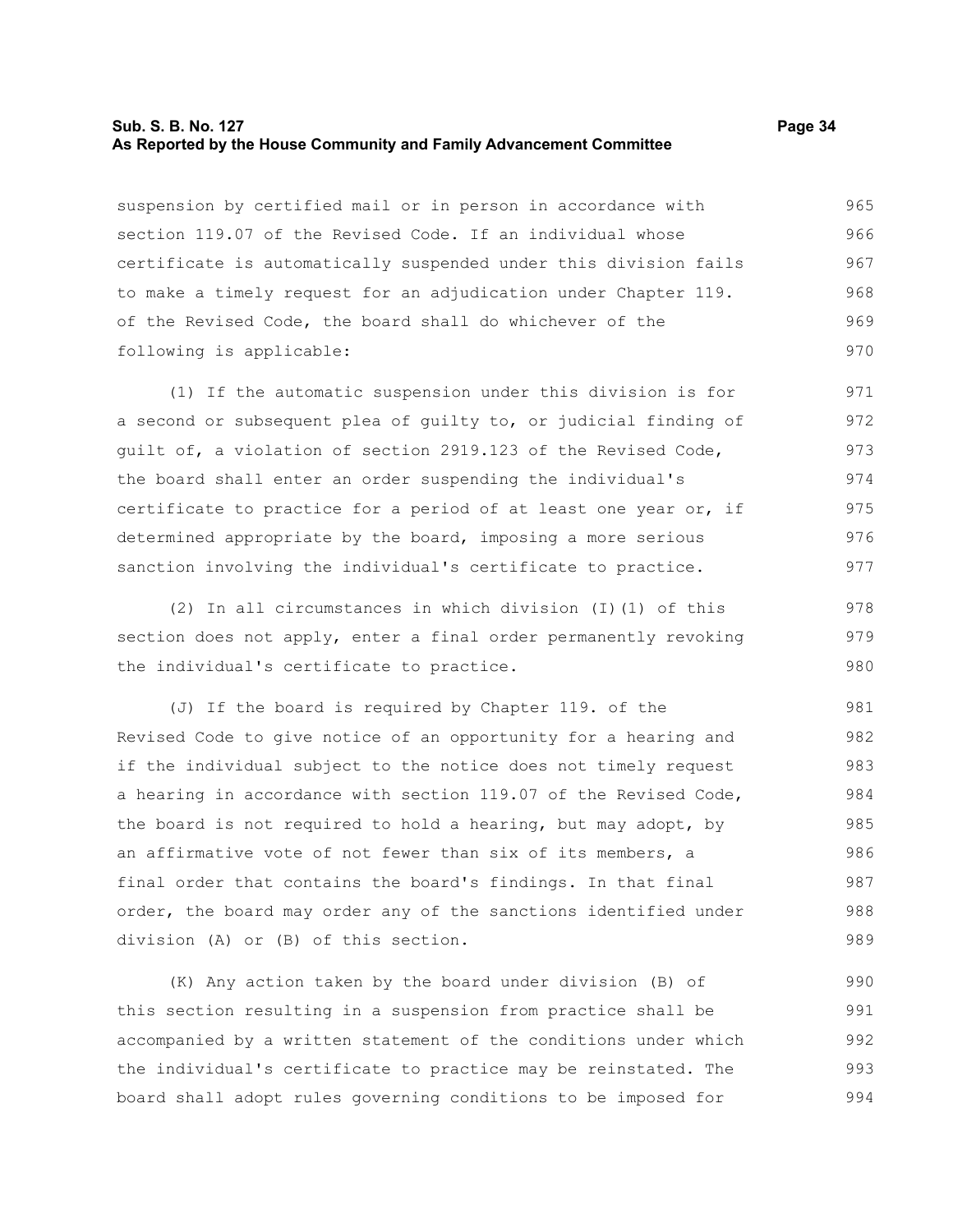## **Sub. S. B. No. 127 Page 35 As Reported by the House Community and Family Advancement Committee**

reinstatement. Reinstatement of a certificate suspended pursuant to division (B) of this section requires an affirmative vote of not fewer than six members of the board. 995 996 997

(L) When the board refuses to grant or issue a certificate to practice to an applicant, revokes an individual's certificate to practice, refuses to renew an individual's certificate to practice, or refuses to reinstate an individual's certificate to practice, the board may specify that its action is permanent. An individual subject to a permanent action taken by the board is forever thereafter ineligible to hold a certificate to practice and the board shall not accept an application for reinstatement of the certificate or for issuance of a new certificate. 998 999 1000 1001 1002 1003 1004 1005 1006

(M) Notwithstanding any other provision of the Revised Code, all of the following apply: 1007 1008

(1) The surrender of a certificate issued under this chapter shall not be effective unless or until accepted by the board. A telephone conference call may be utilized for acceptance of the surrender of an individual's certificate to practice. The telephone conference call shall be considered a special meeting under division (F) of section 121.22 of the Revised Code. Reinstatement of a certificate surrendered to the board requires an affirmative vote of not fewer than six members of the board. 1009 1010 1011 1012 1013 1014 1015 1016 1017

(2) An application for a certificate made under the provisions of this chapter may not be withdrawn without approval of the board. 1018 1019 1020

(3) Failure by an individual to renew a certificate to practice in accordance with this chapter or a certificate to recommend in accordance with rules adopted under section 1021 1022 1023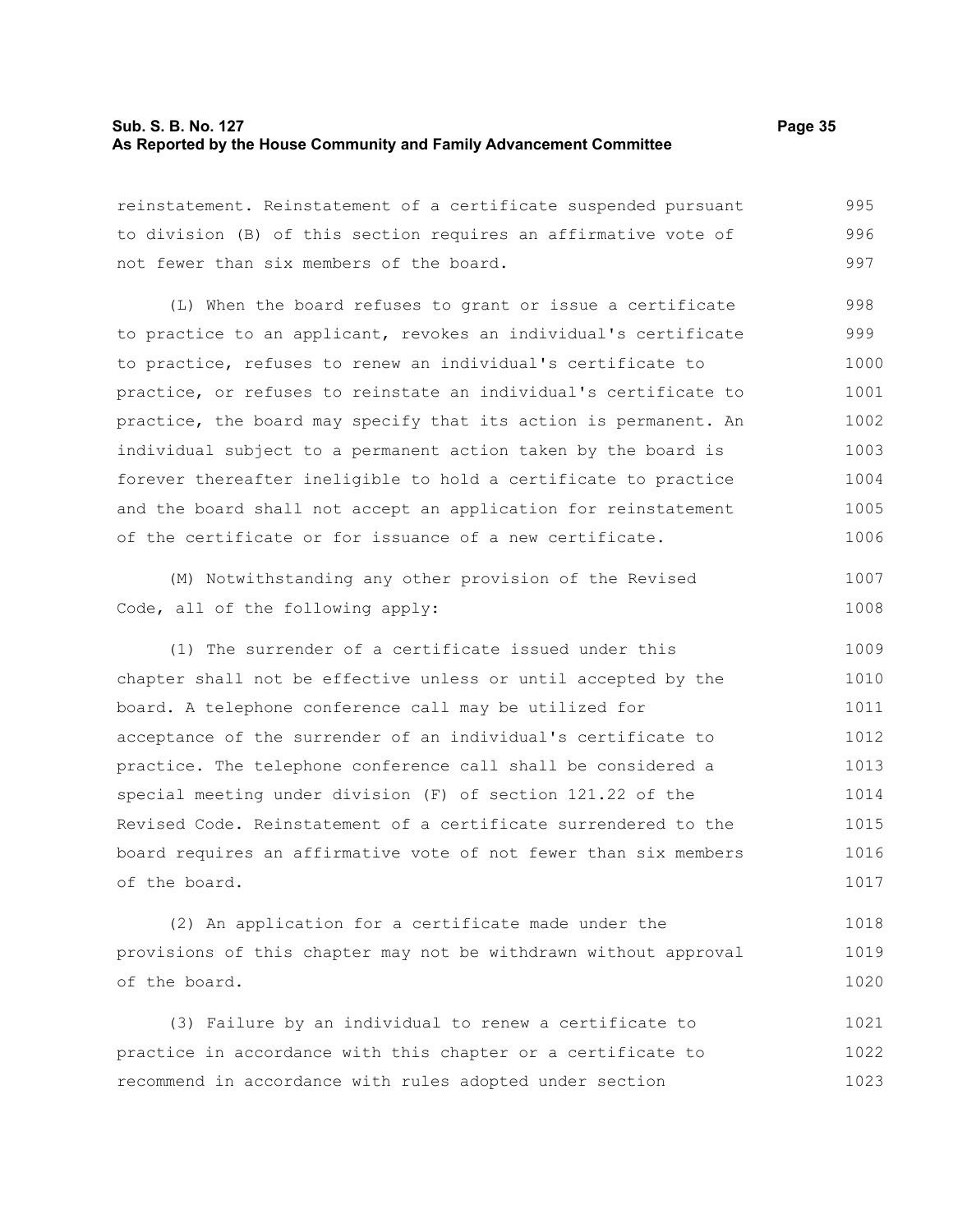| 4731.301 of the Revised Code shall not remove or limit the       | 1024 |
|------------------------------------------------------------------|------|
| board's jurisdiction to take any disciplinary action under this  | 1025 |
| section against the individual.                                  | 1026 |
| (4) At the request of the board, a certificate holder            | 1027 |
| shall immediately surrender to the board a certificate that the  | 1028 |
| board has suspended, revoked, or permanently revoked.            | 1029 |
| (N) Sanctions shall not be imposed under division (B) (28)       | 1030 |
| of this section against any person who waives deductibles and    | 1031 |
| copayments as follows:                                           | 1032 |
| (1) In compliance with the health benefit plan that              | 1033 |
| expressly allows such a practice. Waiver of the deductibles or   | 1034 |
| copayments shall be made only with the full knowledge and        | 1035 |
| consent of the plan purchaser, payer, and third-party            | 1036 |
| administrator. Documentation of the consent shall be made        | 1037 |
| available to the board upon request.                             | 1038 |
| (2) For professional services rendered to any other person       | 1039 |
| authorized to practice pursuant to this chapter, to the extent   | 1040 |
| allowed by this chapter and rules adopted by the board.          | 1041 |
| (O) Under the board's investigative duties described in          | 1042 |
| this section and subject to division (F) of this section, the    | 1043 |
| board shall develop and implement a quality intervention program | 1044 |
| designed to improve through remedial education the clinical and  | 1045 |
| communication skills of individuals authorized under this        | 1046 |
| chapter to practice medicine and surgery, osteopathic medicine   | 1047 |
| and surgery, and podiatric medicine and surgery. In developing   | 1048 |
| and implementing the quality intervention program, the board may | 1049 |
| do all of the following:                                         | 1050 |

(1) Offer in appropriate cases as determined by the board an educational and assessment program pursuant to an 1051 1052